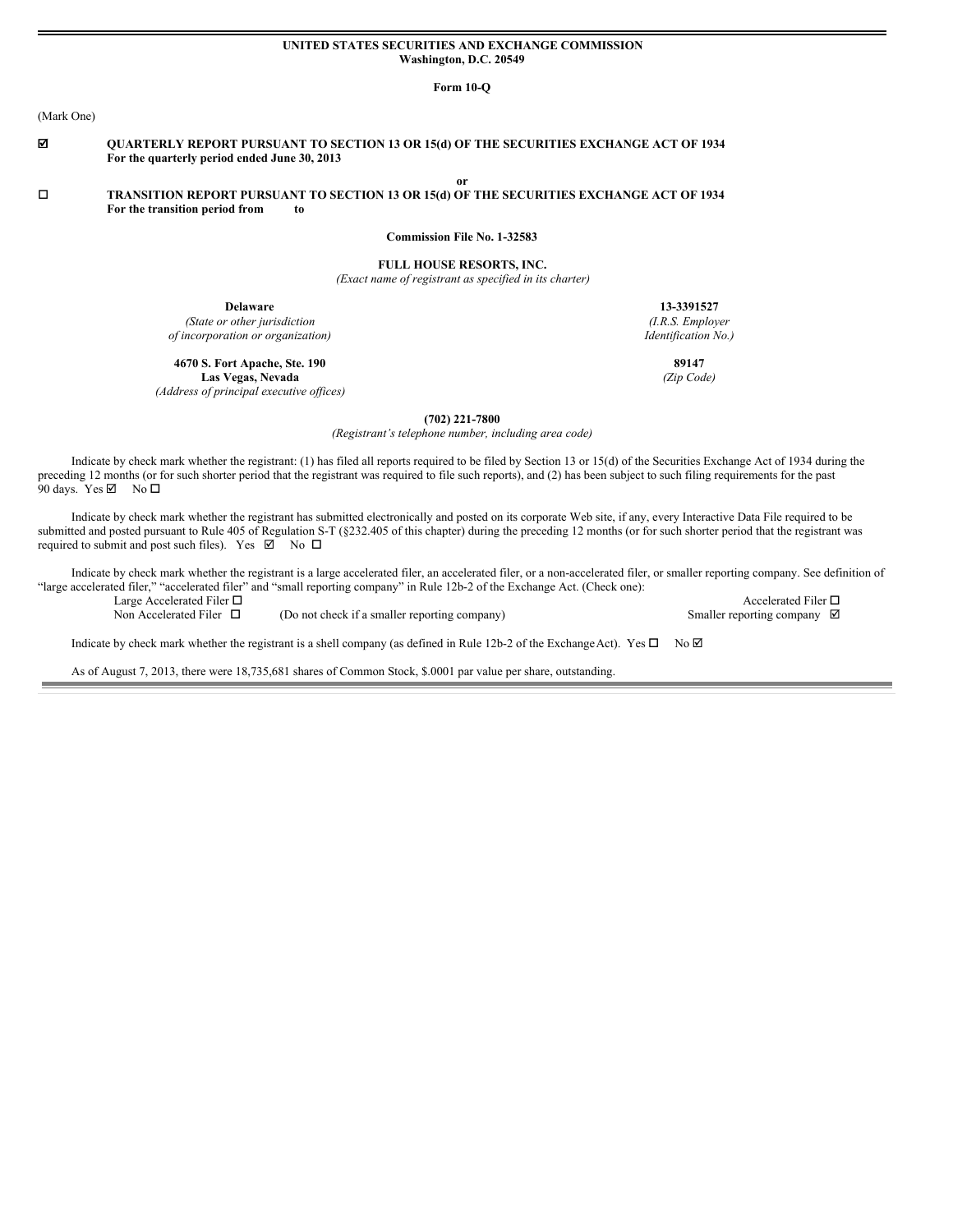# PART I. Financial Information

PART II.

| Item 1.           | <b>Consolidated Financial Statements</b>                                                                  |                |
|-------------------|-----------------------------------------------------------------------------------------------------------|----------------|
|                   | Unaudited Consolidated Statements of Operations for the three and six months ended June 30, 2013 and 2012 | 3              |
|                   | Consolidated Balance Sheets as of June 30, 2013 (Unaudited), and December 31, 2012                        | $\overline{4}$ |
|                   | Unaudited Consolidated Statements of Stockholders' Equity for the six months ended June 30, 2013 and 2012 | 5              |
|                   | Unaudited Consolidated Statements of Cash Flows for the six months ended June 30, 2013 and 2012           | 6              |
|                   | Notes to Consolidated Financial Statements (Unaudited)                                                    | 7              |
| Item 2.           | Management's Discussion and Analysis of Financial Condition and Results of Operations                     | 17             |
| Item 4.           | <b>Controls and Procedures</b>                                                                            | 27             |
| Other Information |                                                                                                           |                |
| Item 6.           | Exhibits                                                                                                  | 28             |
| Signatures        |                                                                                                           | 29             |

Page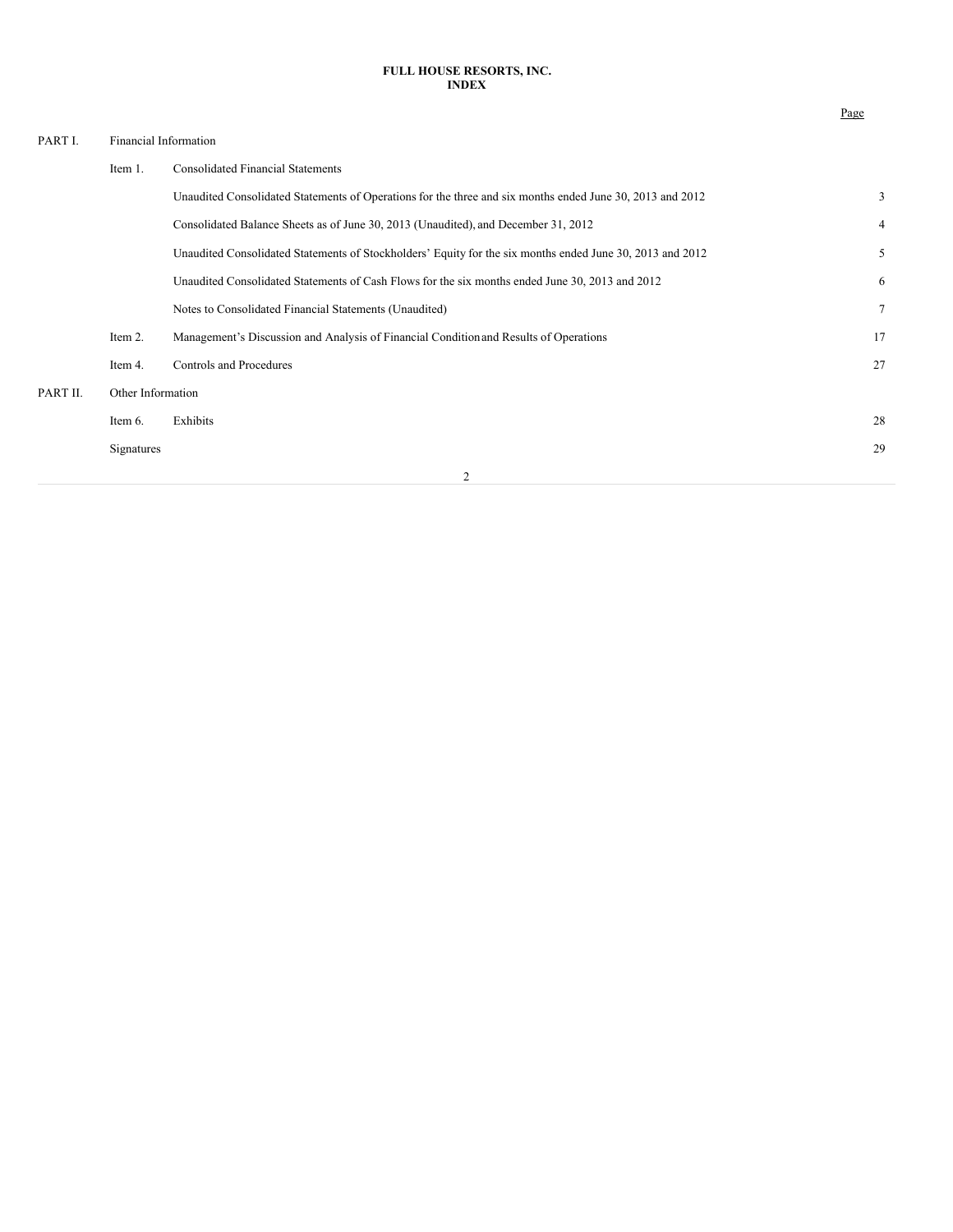### **FULL HOUSE RESORTS, INC. AND SUBSIDIARIES UNAUDITED CONSOLIDATED STATEMENTS OF OPERATIONS (In thousands, except per share data)**

|                                                                               | Three months<br>ended June 30. |                          |    | <b>Six months</b><br>ended June 30. |    |            |
|-------------------------------------------------------------------------------|--------------------------------|--------------------------|----|-------------------------------------|----|------------|
|                                                                               | 2013                           | 2012                     |    | 2013                                |    | 2012       |
| <b>Revenues</b>                                                               |                                |                          |    |                                     |    |            |
| Casino                                                                        | \$<br>33,278                   | \$<br>25,352             | \$ | 69,070                              | \$ | 51,068     |
| Food and beverage                                                             | 2,100                          | 1,415                    |    | 4,246                               |    | 2,742      |
| Hotel                                                                         | 160                            | 135                      |    | 287                                 |    | 251        |
| Management fees                                                               | 333                            | 400                      |    | 810                                 |    | 6,210      |
| Other operations                                                              | 833                            | 538                      |    | 1,417                               |    | 895        |
|                                                                               | 36,704                         | 27,840                   |    | 75,830                              |    | 61,166     |
| <b>Operating costs and expenses</b>                                           |                                |                          |    |                                     |    |            |
| Casino                                                                        | 16,885                         | 14,551                   |    | 34,935                              |    | 29,322     |
| Food and beverage                                                             | 1,985                          | 1,409                    |    | 4,060                               |    | 2,584      |
| Hotel                                                                         | 161                            | 148                      |    | 291                                 |    | 293        |
| Other operations                                                              | 1,347                          | 1,337                    |    | 2,620                               |    | 2,489      |
| Project development and acquisition costs                                     | (4)                            | 175                      |    | 39                                  |    | 271        |
| Selling, general and administrative                                           | 12,106                         | 7,712                    |    | 24,340                              |    | 16,273     |
| Depreciation and amortization                                                 | 2,198                          | 1,523                    |    | 4,408                               |    | 3,388      |
|                                                                               | 34,678                         | 26,855                   |    | 70,693                              |    | 54,620     |
| <b>Operating gains</b>                                                        |                                |                          |    |                                     |    |            |
| Gain on sale of joint venture                                                 |                                | 438                      |    |                                     |    | 41,200     |
| <b>Operating income</b>                                                       | 2,026                          | 1,423                    |    | 5,137                               |    | 47,746     |
| Other (expense) income                                                        |                                |                          |    |                                     |    |            |
| Interest expense                                                              | (1,883)                        |                          |    | (3,768)                             |    | (733)      |
| Gain on derivative instrument                                                 |                                | $\overline{\phantom{a}}$ |    |                                     |    | 8          |
| Other (expense) income, net                                                   | (18)                           | $\overline{2}$           |    | (21)                                |    | 6          |
| Loss on extinguishment of debt                                                | $\overline{\phantom{a}}$       | $\overline{\phantom{a}}$ |    | $\overline{\phantom{a}}$            |    | (1, 719)   |
| Other (expense) income, net                                                   | (1,901)                        | $\overline{2}$           |    | (3,789)                             |    | (2, 438)   |
| Income before income taxes                                                    | 125                            | 1,425                    |    | 1,348                               |    | 45,308     |
| Income tax expense                                                            | 167                            | 693                      |    | 814                                 |    | 16,546     |
| Net (loss) income                                                             | (42)                           | 732                      |    | $\sqrt{534}$                        |    | 28,762     |
| Income attributable to non-controlling interest in consolidated joint venture | $-$                            | $\overline{\phantom{a}}$ |    | $\overline{\phantom{a}}$            |    | (2,181)    |
| Net (loss) income attributable to the Company                                 | (42)                           | $\frac{732}{ }$          |    | 534                                 |    | 26,581     |
| Net (loss) income attributable to the Company per common share                | 0.00                           | 0.04                     |    | 0.03                                |    | 1.42       |
| Weighted-average number of common shares outstanding                          | 18,732,748                     | 18,677,081               |    | 18,727,325                          |    | 18,675,372 |

See notes to unaudited consolidated financial statements.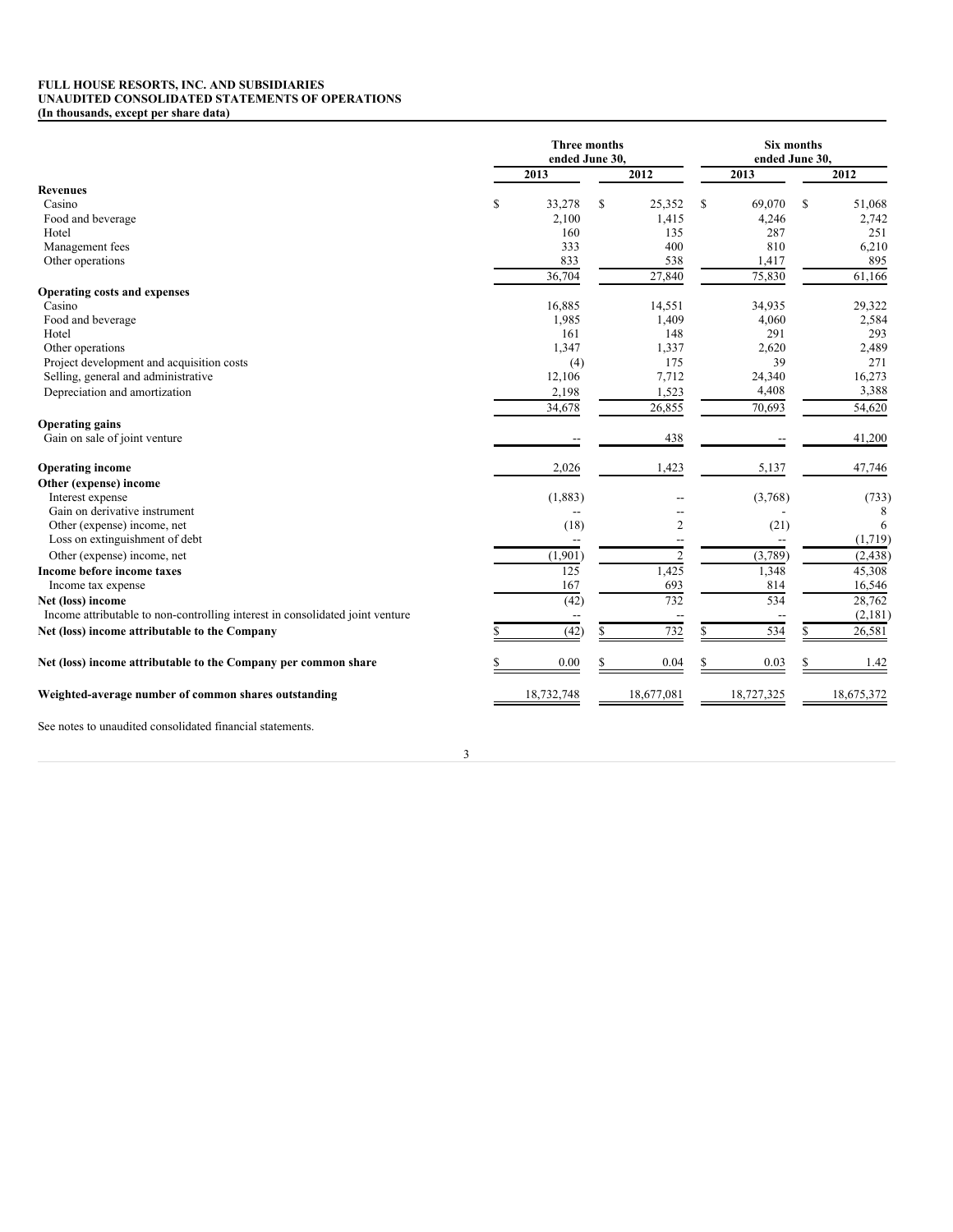|                                                                                                         | <b>June 30,</b><br>2013 | December 31,<br>2012     |
|---------------------------------------------------------------------------------------------------------|-------------------------|--------------------------|
|                                                                                                         | (Unaudited)             |                          |
| <b>ASSETS</b>                                                                                           |                         |                          |
| Current assets                                                                                          |                         |                          |
| Cash and equivalents<br>Accounts receivable, net of allowance for doubtful accounts of \$589 and \$959  | \$<br>22,769<br>1,939   | \$<br>20,603<br>2,657    |
| Income tax receivable                                                                                   | 950                     | $\overline{\phantom{a}}$ |
| Prepaid expenses                                                                                        | 5,278                   | 5,744                    |
| Deferred tax asset                                                                                      | 2,110                   | 2,110                    |
| Deposits and other                                                                                      | 697                     | 1,225                    |
|                                                                                                         | 33,743                  | 32,339                   |
|                                                                                                         |                         |                          |
| Property and equipment, net of accumulated depreciation of \$19,410 and \$16,283                        | 82,844                  | 83,673                   |
| Other long-term assets                                                                                  |                         |                          |
| Goodwill                                                                                                | 22,127                  | 22,127                   |
| Intangible assets, net of accumulated amortization of \$2,773 and \$1,506                               | 16,941                  | 18,106                   |
| Loan fees, net of accumulated amortization of \$1,479 and \$496                                         | 4,199                   | 5,159                    |
| Long-term deposits<br>Deferred tax asset                                                                | 296<br>1,020            | 301<br>1,020             |
|                                                                                                         |                         |                          |
|                                                                                                         | 44,583                  | 46,713                   |
|                                                                                                         | 161,170                 | 162,725                  |
| <b>LIABILITIES AND STOCKHOLDERS' EQUITY</b>                                                             |                         |                          |
| <b>Current liabilities</b>                                                                              |                         |                          |
| Accounts payable                                                                                        | \$<br>2,493             | \$<br>2,532              |
| Income tax payable                                                                                      | 998                     | $\tau$                   |
| Accrued player club points and progressive jackpots                                                     | 2,267                   | 2,378                    |
| Accrued payroll and related                                                                             | 4,301                   | 4,107                    |
| Other accrued expenses                                                                                  | 2,614                   | 3,808                    |
| Current portion of long-term debt                                                                       | 2,500                   | 2,500                    |
|                                                                                                         | 15,173                  | 15,332                   |
| Long-term debt, net of current portion                                                                  | 63,750                  | 66,250                   |
| Deferred tax liability                                                                                  | 10                      | 10                       |
|                                                                                                         | 78,933                  | 81,592                   |
| Stockholders' equity                                                                                    |                         |                          |
| Common stock, \$.0001 par value, 100,000,000 shares authorized; 20,092,276 and 20,036,276 shares issued | $\overline{2}$          | 2                        |
| Additional paid-in capital                                                                              | 45,277                  | 44.707                   |
| Treasury stock, 1,356,595 common shares                                                                 | (1,654)                 | (1,654)                  |
| Retained earnings                                                                                       | 38,612                  | 38,078                   |
|                                                                                                         | 82,237                  | 81,133                   |
|                                                                                                         | 161,170                 | 162,725                  |
|                                                                                                         |                         |                          |

4

See notes to unaudited consolidated financial statements.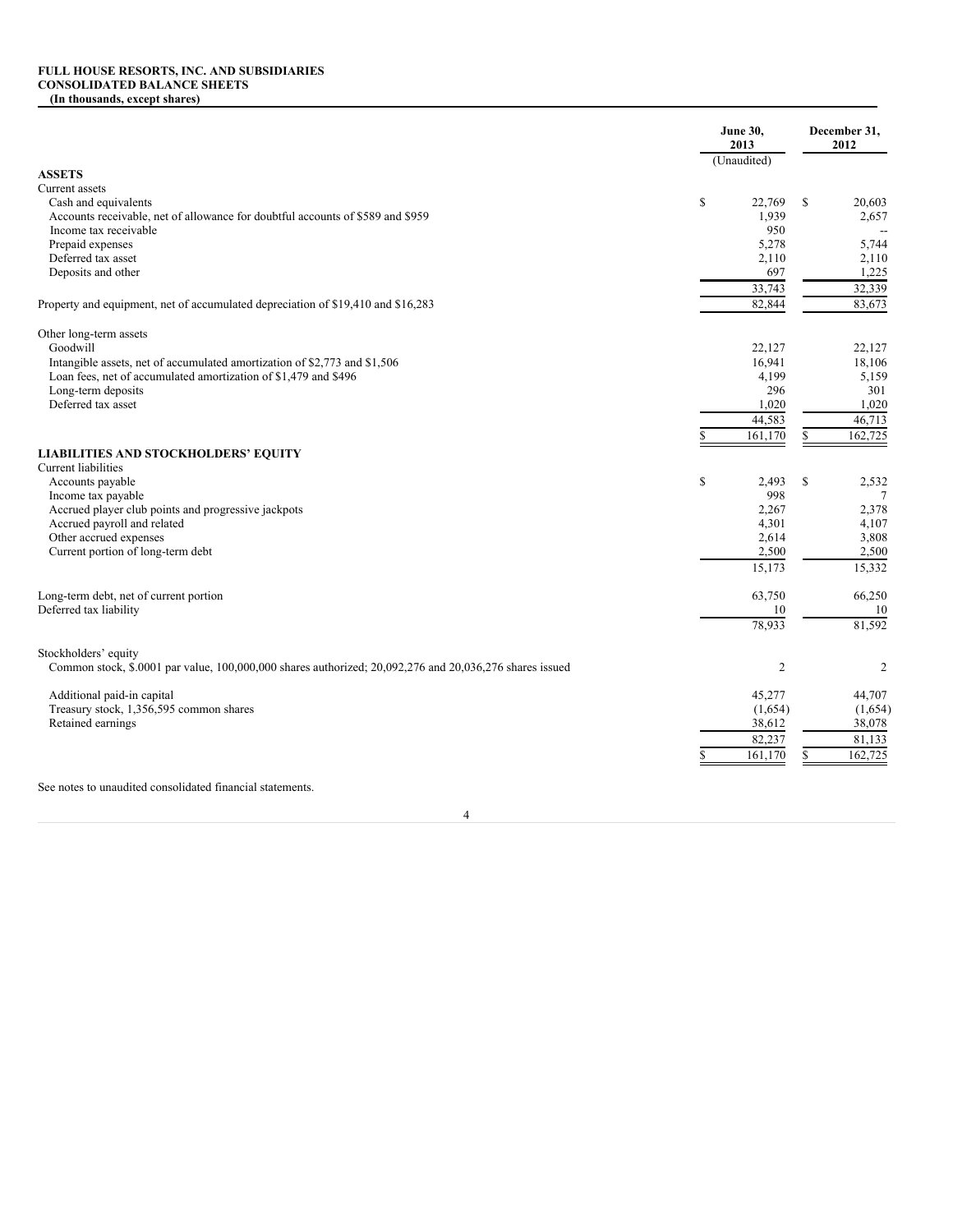### **FULL HOUSE RESORTS, INC. AND SUBSIDIARIES UNAUDITED CONSOLIDATED STATEMENTS OF STOCKHOLDERS' EQUITY (In thousands)**

| Six months ended<br>June 30, 2013                           | <b>Common stock</b><br><b>Shares</b> | <b>Dollars</b> |    | <b>Additional</b><br>paid-in<br>Capital | <b>Treasury stock</b><br><b>Shares</b> |   | <b>Dollars</b> | <b>Retained</b><br>earnings |   | <b>Total</b><br>stockholders'<br>equity |
|-------------------------------------------------------------|--------------------------------------|----------------|----|-----------------------------------------|----------------------------------------|---|----------------|-----------------------------|---|-----------------------------------------|
| <b>Beginning balances</b>                                   | 20,036 \$                            | $\overline{2}$ | -S | 44,707                                  | 1,357                                  | S | (1,654)        | \$<br>38,078                | S | 81,133                                  |
| Previously deferred share-<br>based compensation recognized |                                      | --             |    | 551                                     | --                                     |   | --             | --                          |   | 551                                     |
| Issuance of common stock                                    | 6                                    | --             |    | 19                                      | --                                     |   | --             | $- -$                       |   | 19                                      |
| Issuance of share-based compensation                        | 50                                   | --             |    | $\overline{\phantom{m}}$                | $- -$                                  |   | --             | $- -$                       |   | $\hspace{0.05cm}$ – $\hspace{0.05cm}$   |
| Net income                                                  |                                      | --             |    | $\overline{\phantom{m}}$                |                                        |   |                | 534                         |   | 534                                     |
| <b>Ending balances</b>                                      | 20,092 \$                            |                |    | 45,277                                  | 1,357                                  |   | (1,654)        | 38,612                      |   | 82,237                                  |

|                                                             | <b>Common stock</b> |                |                     | <b>Additional</b><br>paid-in | <b>Treasury stock</b> |   |                |     | Retained                              | Non-<br>controlling |          | <b>Total</b><br>Stockholders' |         |
|-------------------------------------------------------------|---------------------|----------------|---------------------|------------------------------|-----------------------|---|----------------|-----|---------------------------------------|---------------------|----------|-------------------------------|---------|
| Six months ended                                            | <b>Shares</b>       | <b>Dollars</b> |                     | Capital                      | <b>Shares</b>         |   | <b>Dollars</b> |     | earnings                              |                     | interest |                               | equity  |
| June 30, 2012                                               |                     |                |                     |                              |                       |   |                |     |                                       |                     |          |                               |         |
| <b>Beginning balances</b>                                   | $20,030$ \$         |                | $\overline{2}$<br>S | 43,448                       | 1,357                 | ъ | (1,654)        | - S | 8,508                                 | S                   | 5,141    | -S                            | 55,445  |
| Previously deferred share-<br>based compensation recognized |                     | --             |                     | 621                          | --                    |   |                |     | --                                    |                     | $-$      |                               | 621     |
| Issuance of common stock                                    | 6                   |                | $- -$               | 17                           | $- -$                 |   | $- -$          |     | $\hspace{0.05cm}$ – $\hspace{0.05cm}$ |                     | $- -$    |                               | 17      |
| Distribution to non-controlling interest in                 |                     |                |                     |                              |                       |   |                |     |                                       |                     |          |                               |         |
| consolidated joint venture                                  |                     | --             |                     | --                           | --                    |   | --             |     | --                                    |                     | (3,587)  |                               | (3,587) |
| Sale of interest in joint venture                           |                     |                | --                  | --                           | --                    |   | $- -$          |     | 1,735                                 |                     | (3,735)  |                               | (2,000) |
| Net income                                                  |                     | --             |                     | --                           |                       |   | $- -$          |     | 26,581                                |                     | 2,181    |                               | 28,762  |
| <b>Ending balances</b>                                      | 20,036 \$           |                | 2                   | 44,086                       | 1,357                 |   | (1,654)        |     | 36,824                                |                     | $- -$    |                               | 79,258  |

See notes to unaudited consolidated financial statements.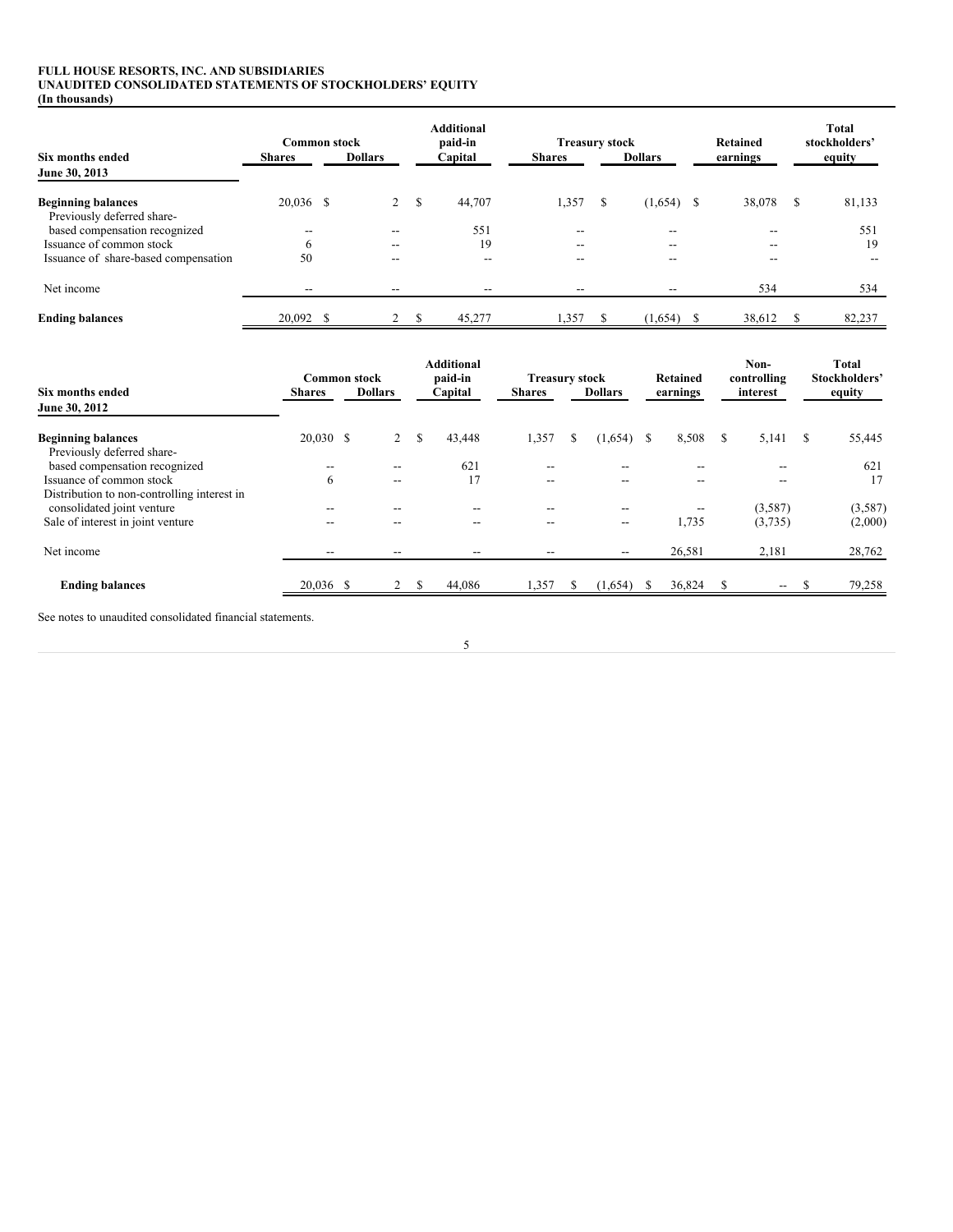#### **FULL HOUSE RESORTS, INC. AND SUBSIDIARIES UNAUDITED CONSOLIDATED STATEMENTS OF CASH FLOWS (In thousands)**

|                                                                                                                                                                                                                                                                                                                                                       | <b>Six months</b><br>ended June, 30. |                                          |
|-------------------------------------------------------------------------------------------------------------------------------------------------------------------------------------------------------------------------------------------------------------------------------------------------------------------------------------------------------|--------------------------------------|------------------------------------------|
|                                                                                                                                                                                                                                                                                                                                                       | 2013                                 | 2012                                     |
| Net cash provided by (used in) operating activities                                                                                                                                                                                                                                                                                                   | 7,121                                | (1, 964)                                 |
| Cash flows from investing activities:<br>Purchase of property and equipment<br>Proceeds from sale of joint venture, less holdback<br>Other deposits<br>Net cash (used in) provided by investing activities                                                                                                                                            | (2,337)<br>(96)<br>(2, 433)          | (1,363)<br>49,669<br>(2,886)<br>45,420   |
| Cash flows from financing activities:<br>Repayment of long term debt and swap<br>Distributions to non-controlling interest in consolidated joint venture<br>Other<br>Net cash used in financing activities                                                                                                                                            | (2,500)<br>(22)<br>(2, 522)          | (26,937)<br>(3,323)<br>(30, 260)         |
| Net increase in cash and equivalents<br>Cash and equivalents, beginning of period<br>Cash and equivalents, end of period                                                                                                                                                                                                                              | 2,166<br>20,603<br>22,769            | 13,196<br>14,707<br>27,903               |
| SUPPLEMENTAL CASH FLOW INFORMATION:<br>Cash paid for interest<br>Cash from income tax refund, net of cash paid for income taxes of \$0.1 million for 2013<br>NON-CASH INVESTING AND FINANCING ACTIVITIES:<br>Capital expenditures financed with accounts payable<br>Non-cash distributions for non-controlling interest in consolidated joint venture | 2013<br>2,778<br>(1, 424)            | 2012<br>547<br>12,153<br>\$<br>14<br>279 |

See notes to unaudited consolidated financial statements.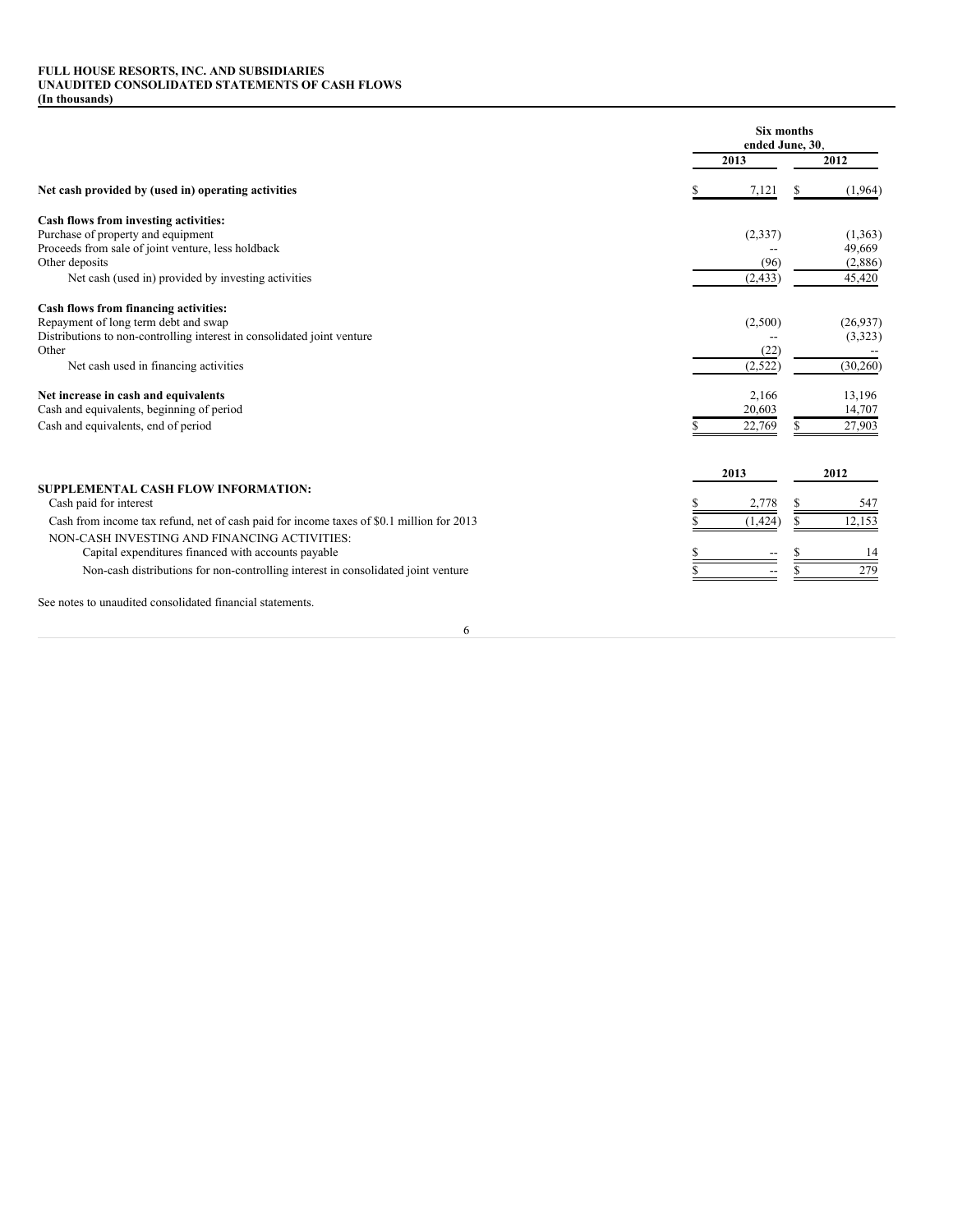#### **1. BASIS OF PRESENTATION**

The interim consolidated financial statements of Full House Resorts, Inc. and subsidiaries (collectively, "FHR" or the "Company") included herein reflect all adjustments (consisting of normal recurring adjustments) that are, in the opinion of management, necessary to present fairly the financial position and results of operations for the interim periods presented. Certain information normally included in annual financial statements prepared in accordance with accounting principles generally accepted in the United States of America has been omitted pursuant to the interim financial information rules and regulations of the United States Securities and Exchange Commission.

These unaudited interim consolidated financial statements should be read in conjunction with the annual audited consolidated financial statements and notes thereto included in our Annual Report on Form 10-K filed March 5, 2013, for the year ended December 31, 2012, from which the balance sheet information as of that date was derived. The results of operations for the period ended June 30, 2013, are not necessarily indicative of results to be expected for the year ending December 31, 2013.

The consolidated financial statements include all our accounts and the accounts of our wholly-owned subsidiaries, including Silver Slipper Casino Venture, LLC ("Silver Slipper), Gaming Entertainment (Indiana) LLC ("Rising Star"), Gaming Entertainment (Nevada) LLC ("Grand Lodge") and Stockman's Casino ("Stockman's"). Gaming Entertainment (Michigan), LLC ("GEM"), our 50%-owned investee was jointly owned by RAM Entertainment, LLC ("RAM"), until March 30, 2012, when the sale of RAM's and our interest in GEM closed, and was consolidated pursuant to the relevant portions of Financial Accounting Standards Board ("FASB") Accounting Standards Codification™ ("ASC") Topic 810, "Consolidation". All material intercompany accounts and transactions have been eliminated.

#### *Recently Issued Accounting Pronouncements*

Recently issued authoritative standards issued after January 1, 2013 have been reviewed. The new guidance currently has no impact on our financial statements.

#### **2. SHARE-BASED COMPENSATION**

On June 1, 2011, our compensation committee approved the issuance of 660,000 shares of restricted stock, then valued at the closing price of our stock (\$3.88), with no discount. The majority of the shares (600,000) vested on June 1, 2013. The remaining shares have a three year vesting schedule as follows: 20,001 vested on June 1, 2012, 20,001 vested on June 1, 2013 and 19,998 will vest on June 1, 2014. On January 15, 2013, our compensation committee approved the issuance of 50,000 additional shares of restricted stock, then valued at the closing price of our stock (\$3.22), with no discount. These shares will vest over three years, 16,667 on January 15, 2014, 16,667 on January 15, 2015 and 16,666 on January 15, 2016. Vesting is contingent upon certain conditions, including continuous service of the individual recipients. The unvested grants are viewed as a series of individual awards and the related share-based compensation expense will be amortized into compensation expense, reported as a reduction of stockholders' equity, and is amortized into compensation expense on a straight-line basis as services are provided over the vesting period.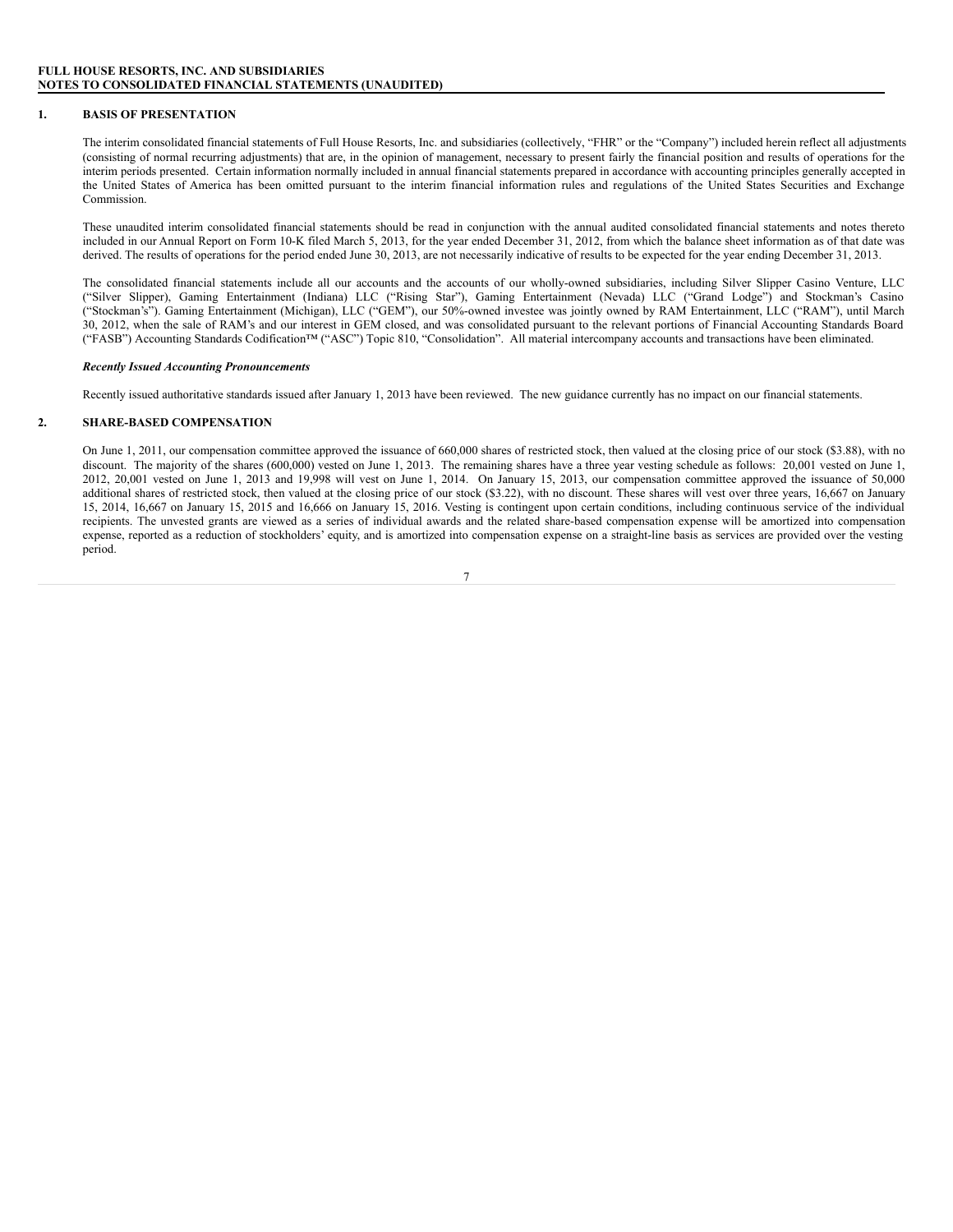We recognized stock compensation expense of \$0.6 million for both of the six months ended June 30, 2013 and June 30, 2012. Share-based compensation expense related to the amortization of the restricted stock issued was included in selling, general and administrative expense. At June 30, 2013 and December 31, 2012, we had deferred share-based compensation of \$0.2 million and \$0.6 million, respectively.

## **3. VARIABLE INTEREST ENTITY**

GEM. We directed the day-to-day operational activities of GEM that significantly impacted GEM's economic performance, prior to the sale of our interest on March 30, 2012 and therefore, we were the primary beneficiary pursuant to the relevant portions of FASB ASC Topic 810 "Consolidation" [ASC 810-10-25 Recognition of Variable Interest Entities, paragraphs 38-39]. As such, the joint venture was a variable interest entity that was consolidated in our financial statements.

An unaudited summary of GEM's operations follows. (GEM's revenues and net income were zero for the three months ended June 30, 2013 and June 30, 2012.):

### **GEM CONDENSED STATEMENT OF INCOME INFORMATION**

| <b>June 30,</b><br>2012 |
|-------------------------|
| (in thousands)          |
| 5,340<br>- 30<br>4,362  |

## **4. CONTRACT RIGHTS**

We sold \$7.5 million in contract rights with our interest in GEM, to the FireKeepers Development Authority ("FDA") on March 30, 2012, and the remaining \$2.8 million in contract rights was expensed.

# **5. GOODWILL & OTHER INTANGIBLES**

#### **Goodwill:**

Goodwill represents the excess of the purchase price over fair value of net assets acquired in connection with Silver Slipper, Rising Star and Stockman's operations. Goodwill was \$14.7 million for Silver Slipper, \$1.6 million for Rising Star and \$5.8 million for Stockman's as of June 30, 2013 and December 31, 2012. Impairment calculations, which are subject to change as a result of future economic uncertainty, contemplate changes for both current year and future year estimates in earnings and the impact of these changes to the fair value of Silver Slipper, Rising Star and Stockman's, although there is always some uncertainty in key assumptions including projected future earnings growth.

$$
8 \\
$$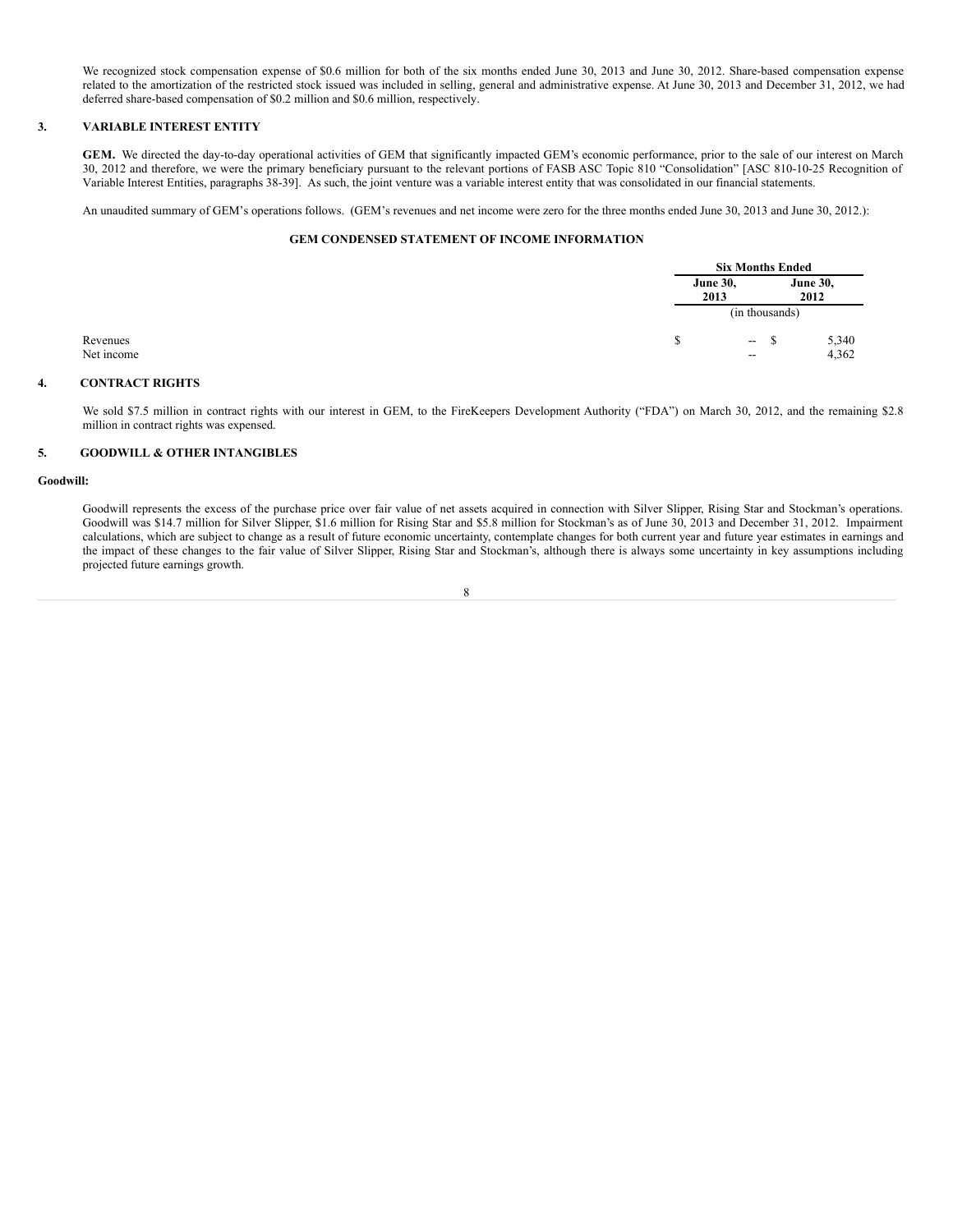# *Other Intangible Assets:*

Other intangible assets, net consist of the following (in thousands):

| <b>Estimated</b><br>Life (years) |   |        | Accumulated<br>Amortization       |          |  |                                           |                                               | Intangible<br>Asset, Net |
|----------------------------------|---|--------|-----------------------------------|----------|--|-------------------------------------------|-----------------------------------------------|--------------------------|
|                                  |   |        |                                   |          |  |                                           |                                               |                          |
|                                  | S | 1,700  | <sup>\$</sup>                     |          |  | $--$                                      |                                               | 425                      |
|                                  |   | 5,900  |                                   | (1, 475) |  | $\overline{\phantom{m}}$                  |                                               | 4,425                    |
| 46                               |   | 1,420  |                                   | (23)     |  | $\overline{\phantom{m}}$                  |                                               | 1,397                    |
|                                  |   | 4,671  |                                   | (1,296)  |  | 10                                        |                                               | 3,385                    |
| 4                                |   | 984    |                                   | (184)    |  | 14                                        |                                               | 814                      |
|                                  |   |        |                                   |          |  |                                           |                                               |                          |
| Indefinite                       |   | 9,900  |                                   | --       |  |                                           |                                               | 9,900                    |
| Indefinite                       |   | 115    |                                   | --       |  |                                           |                                               | 118                      |
| Indefinite                       |   | 542    |                                   |          |  | 96                                        |                                               | 638                      |
| Indefinite                       |   | 36     |                                   | --       |  | $\overline{2}$                            |                                               | 38                       |
|                                  |   | 25,268 |                                   | (4,253)  |  | 125                                       |                                               | 21,140                   |
|                                  |   |        | <b>Gross</b><br>Carrying<br>Value |          |  | June 30, 2013 (unaudited)<br>$(1,275)$ \$ | <b>Cumulative</b><br>Expense /<br>(Disposals) |                          |

|                                              |                                  |                            |      | December 31, 2012           |                                        |                           |
|----------------------------------------------|----------------------------------|----------------------------|------|-----------------------------|----------------------------------------|---------------------------|
|                                              | <b>Estimated</b><br>Life (years) | Gross<br>Carrying<br>Value |      | Accumulated<br>Amortization | Cumulative<br>Expense /<br>(Disposals) | Intangible<br>Assets, Net |
| Amortizing Intangible assets:                |                                  |                            |      |                             |                                        |                           |
| Player Loyalty Program - Rising Star         | 3                                | \$<br>1,700                | - \$ | $(992)$ \$                  | $- -$                                  | 708                       |
| Player Loyalty Program - Silver Slipper      |                                  | 5,900                      |      | (492)                       |                                        | 5,408                     |
| Land Lease and Water Rights - Silver Slipper | 46                               | 1,420                      |      | (23)                        |                                        | 1,397                     |
| Wells Fargo Bank Loan Fees                   |                                  | 2,614                      |      | (924)                       | (1,690)                                |                           |
| Capital One Bank Loan Fees                   |                                  | 4,671                      |      | (434)                       | $- -$                                  | 4,237                     |
| ABC Funding, LLC Loan Fees                   | 4                                | 984                        |      | (62)                        | $- -$                                  | 922                       |
| Non-amortizing intangible assets:            |                                  |                            |      |                             |                                        |                           |
| Gaming License-Indiana                       | Indefinite                       | 9,900                      |      |                             |                                        | 9,900                     |
| Gaming License-Mississippi                   | Indefinite                       | 115                        |      |                             |                                        | 115                       |
| Gaming License-Nevada                        | Indefinite                       | 542                        |      |                             |                                        | 542                       |
| Trademarks                                   | Indefinite                       | 36                         |      |                             |                                        | 36                        |
|                                              |                                  | 27,882                     |      | (2,927)                     | (1,690)                                | 23,265                    |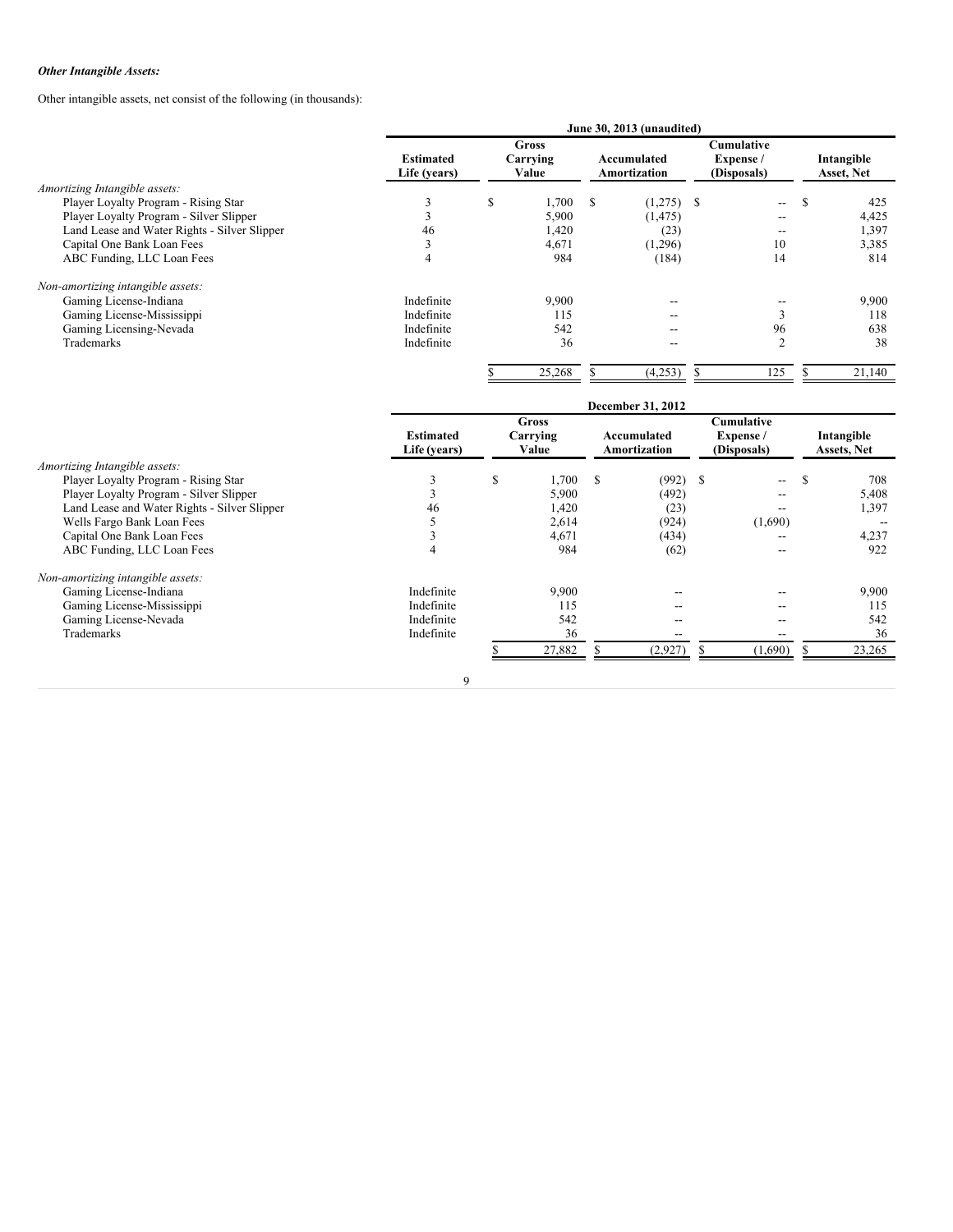#### *Player Loyalty Programs*

The player loyalty programs represent the value of repeat business associated with Silver Slipper's and Rising Star's loyalty programs. The value of \$5.9 million and \$1.7 million of the Silver Slipper and Rising Star player loyalty programs, respectively, were determined using a multi-period excess earning method of the income approach, which examines the economic returns contributed by the identified tangible and intangible assets of a company, and then isolates the excess return, which is attributable to the asset being valued, based on cash flows attributable to the player loyalty program. The valuation analysis for the active rated player was based on projected revenues and attrition rates. Silver Slipper and Rising Star maintain historical information for the proportion of revenues attributable to the rated players for gross gaming revenue. The value of the player loyalty programs are amortized over a life of three years.

#### *Land Lease and Water Rights*

In November 2004, Silver Slipper entered into a lease agreement with Cure Land Company, LLC for approximately 38 acres of land ("Land Lease"), which includes approximately 31 acres of protected marsh land as well as a seven acre casino parcel, on which the Silver Slipper was subsequently built. The lease was amended and extended on February 26, 2013, as discussed in Note 8 to the consolidated financial statements. The \$1.0 million Land Lease represents the excess fair value of the land over the estimated net present value of the Land Lease payments. The \$0.4 million of water rights represents the fair value of the water rights based upon the current market rate in Hancock County, Mississippi.

### *Loan Fees*

Loan fees incurred and paid as a result of debt instruments are accumulated and amortized over the term of the related debt, based on an effective interest method. On March 30, 2012, we paid off the then remaining debt and interest rate swap ("Swap"), related to the Credit Agreement with Wells Fargo ("Wells Fargo Credit Agreement"), and therefore expensed the net remaining loan fees and incurred a \$1.7 million loss on extinguishment of debt.

On October 1, 2012, we funded the purchase of the Silver Slipper with the full amount of the \$50.0 million first lien term loan ("First Lien Credit Agreement") with Capital One Bank, N.A. ("Capital One") and the full amount of the second lien term loan ("Second Lien Credit Agreement") with ABC Funding, LLC, as discussed in Note 6 to the consolidated financial statements. We incurred \$4.7 million in loan fees related to obtaining the First Lien Credit Agreement and \$1.0 million in loan fees related to obtaining the Second Lien Credit Agreement which are amortized over the terms of the agreements, which began October 2012.

The aggregate loan fee amortization was \$0.5 million and \$0.0 million for the three months ended June 30, 2013 and June 30, 2012, respectively, and \$1.0 million and \$0.2 million for the six months ended June 30, 2013 and June 30, 2012, respectively.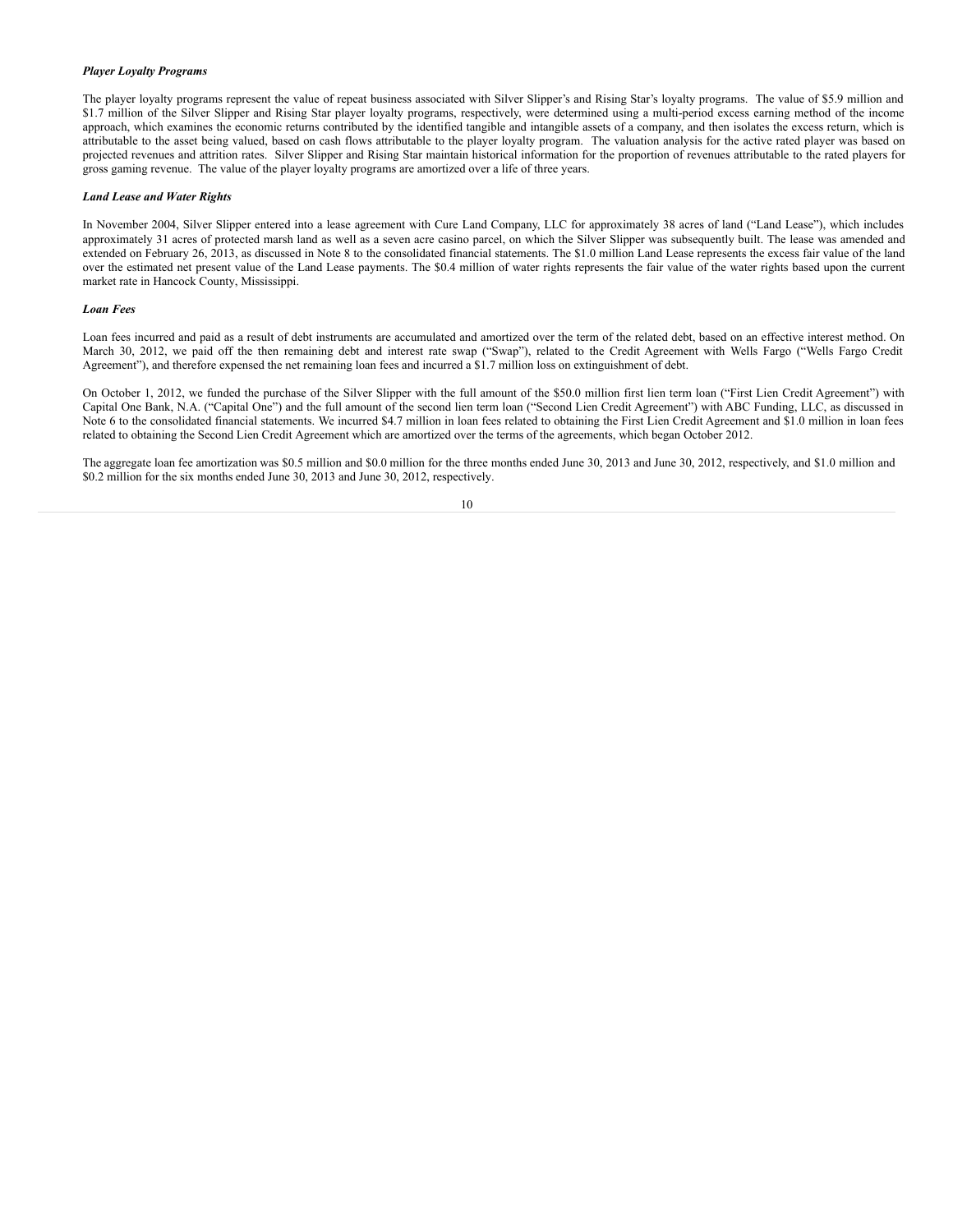### *Gaming Licenses*

Gaming license rights represent the value of the license to conduct gaming in certain jurisdictions, which are subject to highly extensive regulatory oversight and, in some cases, a limitation on the number of licenses available for issuance. The value of \$9.9 million of the Rising Star gaming license was determined using a multiperiod excess earning method of the income approach, which examines the economic returns contributed by the identified tangible and intangible assets of a company, and then isolates the excess return, which is attributable to the asset being valued, based on cash flows attributable to the gaming license. The other gaming license values are based on actual costs. Gaming licenses are not subject to amortization as they have indefinite useful lives and are evaluated for potential impairment on an annual basis unless events or changes in circumstances indicate the carrying amount of the gaming licenses may not be recoverable. We incurred \$0.1 million in costs related to pursuing a Mississippi gaming license for the purchase of all of the outstanding membership interest of Silver Slipper Casino Venture, LLC which owns and operates the Silver Slipper.

## *Trademarks*

Trademarks are based on the legal fees and recording fees related to the trademark of the "Rising Star Casino Resort" name, and variations of such name. Trademarks are not subject to amortization, as they have an indefinite useful life and are evaluated for potential impairment on an annual basis unless events or changes in circumstances indicate the carrying amount of the trademark may not be recoverable.

### *Current Amortization*

We amortize our definite-lived intangible assets, including our player loyalty programs, loan fees, land leases and water rights over their estimated useful lives. The aggregate amortization expense was \$1.1 million and \$0.1 million for the three months ended June 30, 2013 and June 30, 2012, respectively, and \$2.3 million and \$0.5 million for the six months ended June 30, 2013 and June 30, 2012, respectively.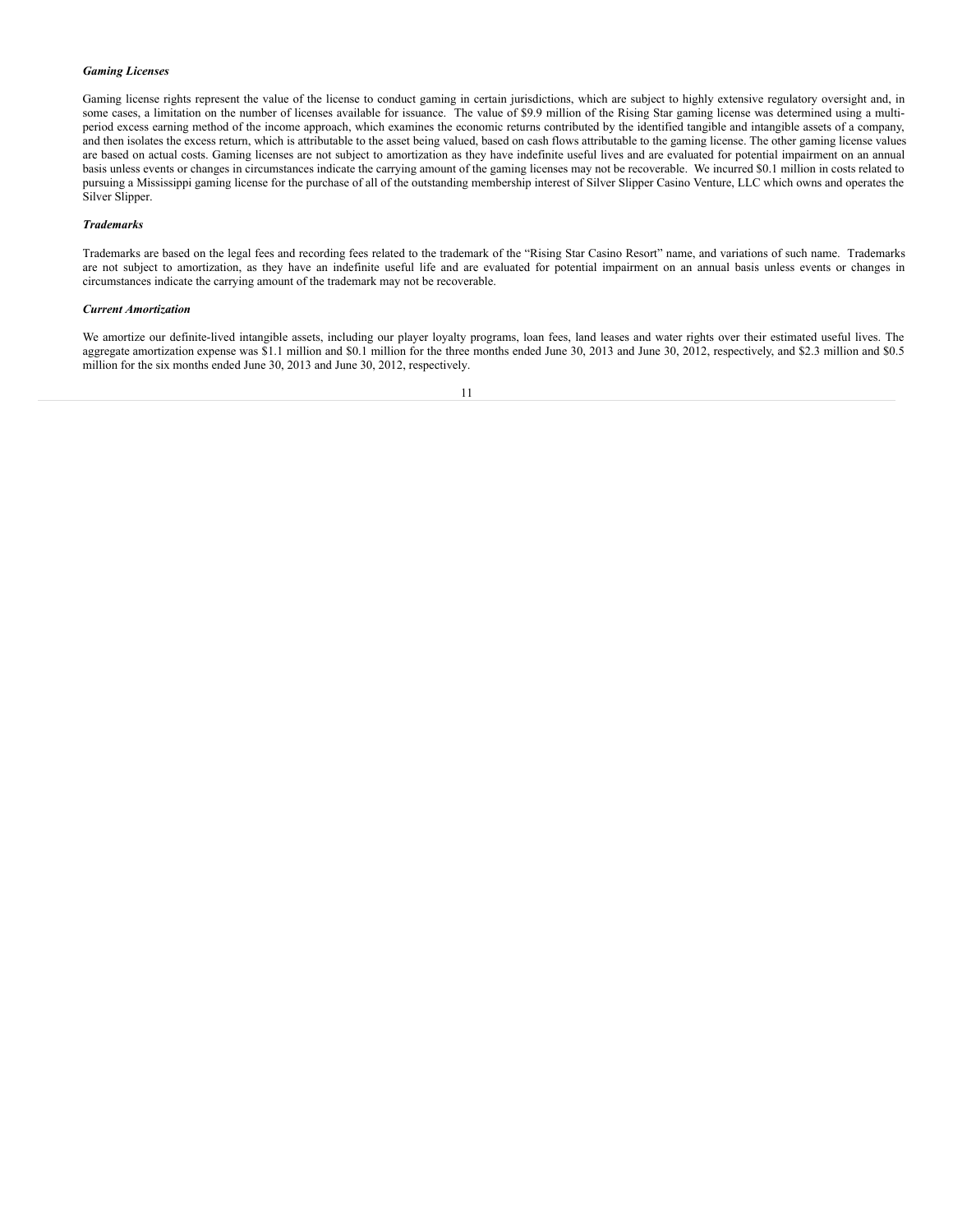## **6. LONG-TERM DEBT**

At June 30, 2013 and December 31, 2012, long-term debt consists of the following:

|                                                                                                                                                            | 2013 |         | 2012 |         |
|------------------------------------------------------------------------------------------------------------------------------------------------------------|------|---------|------|---------|
| Long-term debt, net of current portion:<br>Term loan agreement, \$50.0 million on June 29, 2012, funded on October 1, 2012, maturing October 1, 2015, with |      |         |      |         |
| variable interest as described in the second succeeding paragraph. $(5.75\%$ during the quarter ended June 30, 2013<br>and year ended December 31, 2012).  |      | 46.250  |      | 48,750  |
| Term loan agreement, \$20.0 million on October 1, 2012, maturing October 1, 2016, interest rate is fixed at 13.25% per                                     |      |         |      |         |
| annum.                                                                                                                                                     |      | 20,000  |      | 20,000  |
| Less current portion                                                                                                                                       |      | (2,500) |      | (2,500) |
|                                                                                                                                                            |      | 63.750  |      | 66,250  |

**First and Second Lien Credit Agreements.** On June 29, 2012, we entered into the First Lien Credit Agreement with Capital One, which provided for a term loan in an amount up to \$50.0 million and a revolving loan in an amount up to \$5.0 million. On October 1, 2012, we entered into a Second Lien Credit Agreement with ABC Funding, LLC as administrative agent which provided for a term loan in an amount up to \$20.0 million. We funded the purchase of Silver Slipper with the full amount of the \$50.0 million term loan under the First Lien Credit Agreement and the full amount of the Second Lien Credit Agreement. The \$5.0 million revolving loan under the First Lien Credit Agreement remains undrawn and available. The First and Second Lien Credit Agreements are secured by substantially all of our assets and therefore, our wholly-owned subsidiaries guarantee our obligation under the agreements. The Second Lien Credit Agreement is subject to the lien of the First Lien Credit Agreement. The First and Second Lien Credit Agreements contain customary negative covenants and events of default for transactions of this type.

We have elected to pay interest on the First Lien Credit Agreement based on a LIBOR rate plus a margin rate as set forth in the agreement. LIBOR rate elections can be made based on 30 day, 60 day, 90 day or six-month LIBOR. The LIBOR rate is a rate per annum equal to the quotient (rounded upward if necessary to the nearest 1/16 of one percent) of (a) the greater of (1) 1.00% and (2) the rate per annum referenced to as the BBA (British Bankers Association) LIBOR divided by (b) one minus the reserve requirement set forth in the First Lien Credit Agreement for such loan in effect from time to time. We pay interest on the Second Lien Credit Agreement at the rate of 13.25% per annum.

As of December 31, 2012, we elected, at our discretion, to prepay the principal payment of \$1.3 million due April 1, 2013 on the First Lien Credit Agreement, in order to reduce interest costs. Also, on June 3, 2013, we elected, at our discretion, to prepay the sum of \$2.5 million in principal payments due July 1, 2013 and October 1, 2013. The next scheduled principal payment is due January 1, 2014. We are required to make prepayments under the First Lien Credit Agreement, under certain conditions defined in the agreement, in addition to the scheduled principal installments for any fiscal year ending December 31, 2012 and thereafter. We are required to pay the entire outstanding principal on the First and Second Lien Credit Agreements, together with all accrued and unpaid interest thereon, on the respective maturity dates. Prepayment penalties will be assessed in the event that prepayments are made on the Second Lien Credit Agreement prior to the discharge of the First Lien Credit Agreement.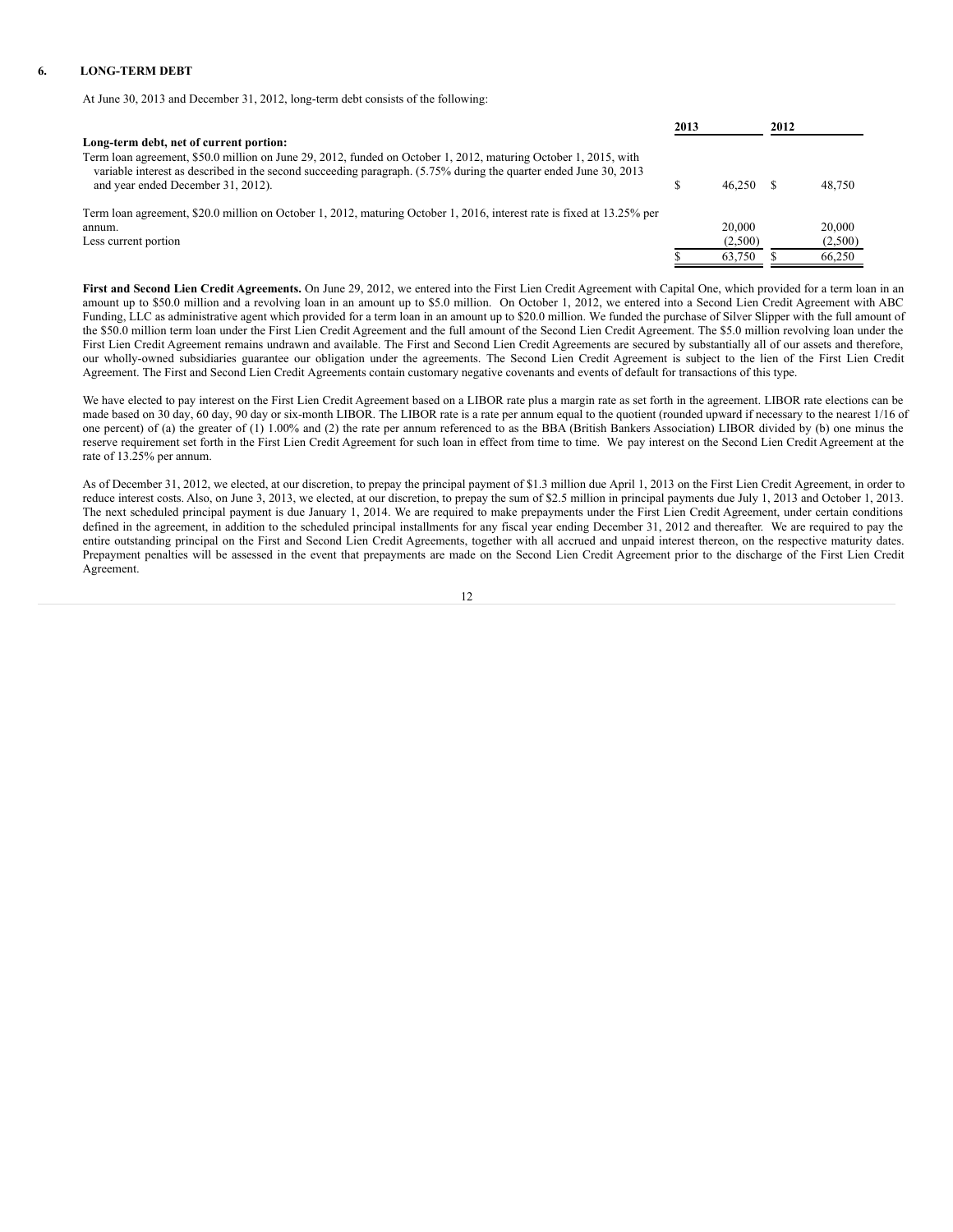## **7. DERIVATIVE INSTRUMENTS**

During the three months ended March 31, 2012, we were subject to interest rate risk to the extent we borrowed against variable interest credit facilities under the prior Wells Fargo Credit Agreement, until our repayment of the then remaining debt on March 30, 2012. We reduced our exposure to changes in interest rates by entering into the Swap with Wells Fargo Bank, N.A., which became effective on April 1, 2011.

Effective March 30, 2012 the Swap was terminated, and \$0.5 million was paid, which reflected the fair value of the Swap on that date, and we ceased to recognize the Swap as a liability on the balance sheet in long-term debt. Prior to the pay-off of the Swap, the Swap was marked to fair value and the adjustment of the Swap was recognized as income during the first quarter of 2012. During the three months ended March 31, 2012, the weighted average cash interest rate paid on the debt was 8.16%, including Swap interest and loan interest.

### **8. OPERATING LEASE COMMITMENTS**

**Operating leases**. On December 1, 2012, we amended and extended our corporate office lease through May 2018. Effective December 2010, Stockman's entered into a lease agreement as lessee for its primary outdoor casino sign until November 2015. On June 28, 2011, the Grand Lodge entered into a Casino Operations Lease ("Grand Lodge Lease") with Hyatt Equities, L.L.C. for approximately 20,900 square feet of building space occupied by the Grand Lodge gaming operations, as well as associated gaming office space. On April 8, 2013, the Grand Lodge entered into a first amendment to the Grand Lodge Lease (the "Amendment") with Hyatt Equities, L.L.C. amending the terms of the lease. The Amendment extended the initial term of the Grand Lodge Lease until August 31, 2018 and makes certain other conforming changes. Except as set forth in the Amendment, all other terms of the Grand Lodge Lease remain in full force and effect.

Silver Slipper entered into the Land Lease in November 2004 as amended in March 2009, September 2012 and February 2013, which includes approximately 31 acres of protected marsh land as well as a seven acre casino parcel, on which the Silver Slipper was subsequently built. In December 2010, Silver Slipper entered into a lease agreement with Cure Land Company, LLC for approximately five acres of land occupied by the Silver Slipper gaming office and warehouse space through November 30, 2020. On January 31, 2012, Silver Slipper entered into a lease agreement with Chelsea Company, LLC for a small parcel of land with a building which may be occupied by a future proposed Silver Slipper welcome center, through December 31, 2019. On January 11, 2013, Silver Slipper terminated a previous restaurant lease agreement with Diamondhead Country Club & Property Owners Association ("DCCPOA") and entered into a contract to purchase services to be provided by DCCPOA related to its golf and country club through December 31, 2019.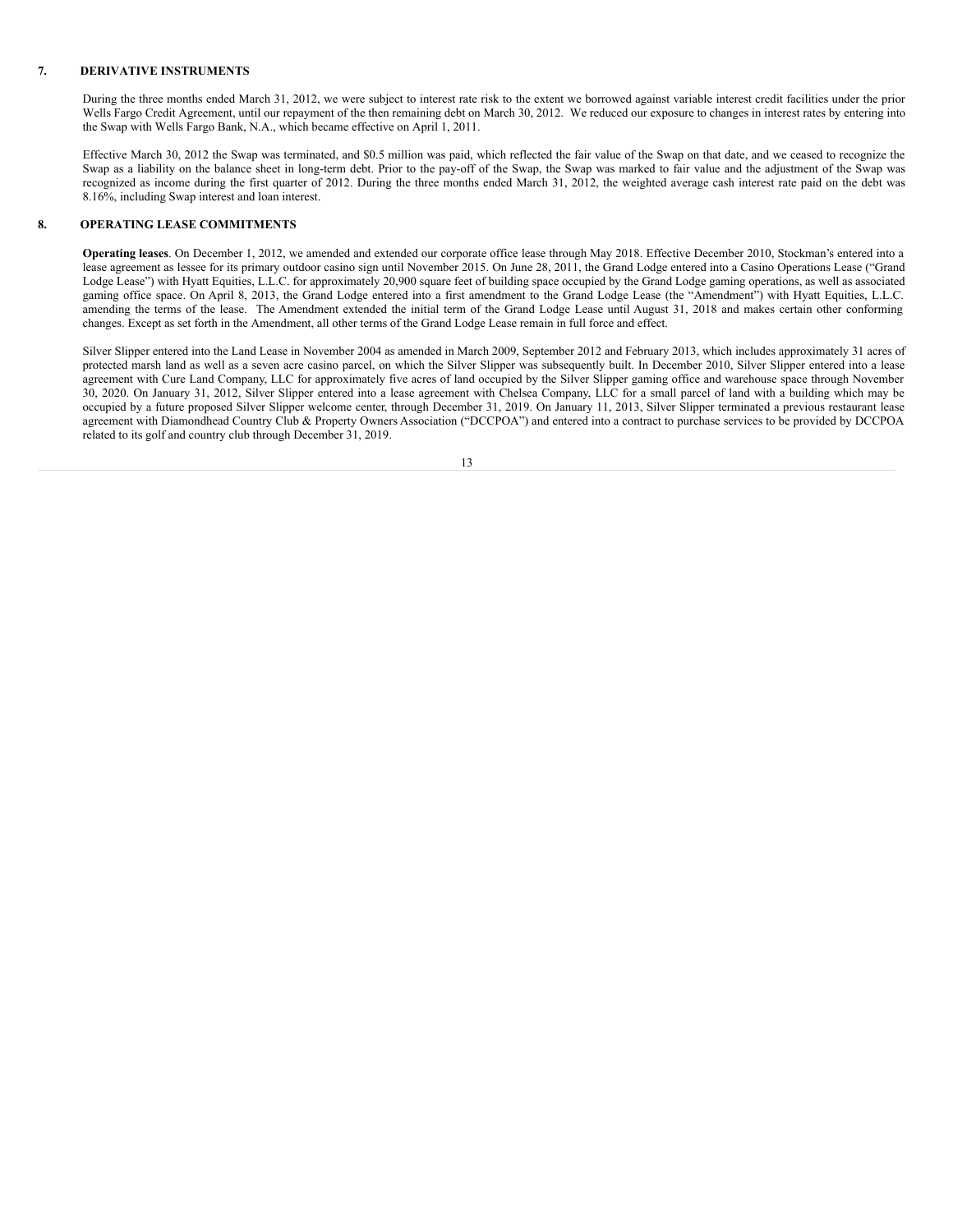**Land Lease buyout**. The Land Lease includes an exclusive option to purchase the leased land ("Purchase Option"), as well as an exclusive option to purchase a four acre portion of the leased land ("4 Acre Parcel Purchase Option"), which may be exercised at any time in conjunction with a hotel development during the term of the Land Lease for \$2.0 million. On February 26, 2013, Silver Slipper entered into a third amendment to the Land Lease which amended the term and Purchase Option provisions of the Land Lease. The term of the Land Lease was extended to April 30, 2058, and the Purchase Option was extended through October 1, 2027 and may only be exercised after February 26, 2019. If there is no change in ownership, the purchase price will be \$15.5 million, less \$2.0 million if the 4 Acre Parcel Purchase Option has been previously exercised, plus a retained interest in Silver Slipper operations of 3% of net income. In the event that we sell or transfer substantially all of the assets of our ownership in Silver Slipper, then the purchase price will increase to \$17.0 million.

The total rent expense for all operating leases was \$0.7 million and \$0.4 million for the three months ended June 30, 2013 and June 30, 2012, respectively, and \$1.4 million and \$0.8 million for the six months ended June 30, 2013 and June 30, 2012, respectively.

### **9. SEGMENT REPORTING**

The following tables reflect selected information for our reporting segments for the three and six months ended June 30, 2013 and 2012. The casino operation segments include the Silver Slipper's operation in Bay St. Louis, Mississippi, Rising Star's operation in Rising Sun, Indiana, the Grand Lodge's operation in Lake Tahoe, Nevada and Stockman's operation in Fallon, Nevada. We have included regional information for segment reporting and aggregated casino operations in the same region. The development/management segment includes costs associated with casino development and management projects, including the management agreement with the Pueblo of Pojoaque to advise on the operations of the Buffalo Thunder in Santa Fe, New Mexico, and, until March 30, 2012, GEM. The Corporate segment includes our general and administrative expenses.

Selected statement of operations data for the three months ended June 30 (in thousands):

|                                               |   |               | <b>Casino Operations</b> |        |               |        |                            |                          |           |                          |              |        |
|-----------------------------------------------|---|---------------|--------------------------|--------|---------------|--------|----------------------------|--------------------------|-----------|--------------------------|--------------|--------|
|                                               |   | <b>Nevada</b> | <b>Midwest</b>           |        | Gulf<br>Coast |        | Development/<br>Management |                          | Corporate |                          | Consolidated |        |
| Revenues                                      | Ф | 5.203         | S                        | 17.798 | S             | 13,370 | S                          | 333                      | - \$      | $\overline{\phantom{a}}$ |              | 36,704 |
| Selling, general and administrative expense   |   | 1,513         |                          | 4,369  |               | 4,689  |                            | $\overline{\phantom{m}}$ |           | 1,535                    |              | 12,106 |
| Depreciation and amortization                 |   | 177           |                          | 726    |               | 1,292  |                            | $\overline{\phantom{m}}$ |           |                          |              | 2,198  |
| Operating income (loss)                       |   | 948           |                          | 1.044  |               | 1,235  |                            | 336                      |           | (1, 537)                 |              | 2,026  |
| Net income (loss) attributable to the Company |   | 626           |                          | 672    |               | 800    |                            | 116                      |           | (2,256)                  |              | (42)   |
|                                               |   |               |                          | 14     |               |        |                            |                          |           |                          |              |        |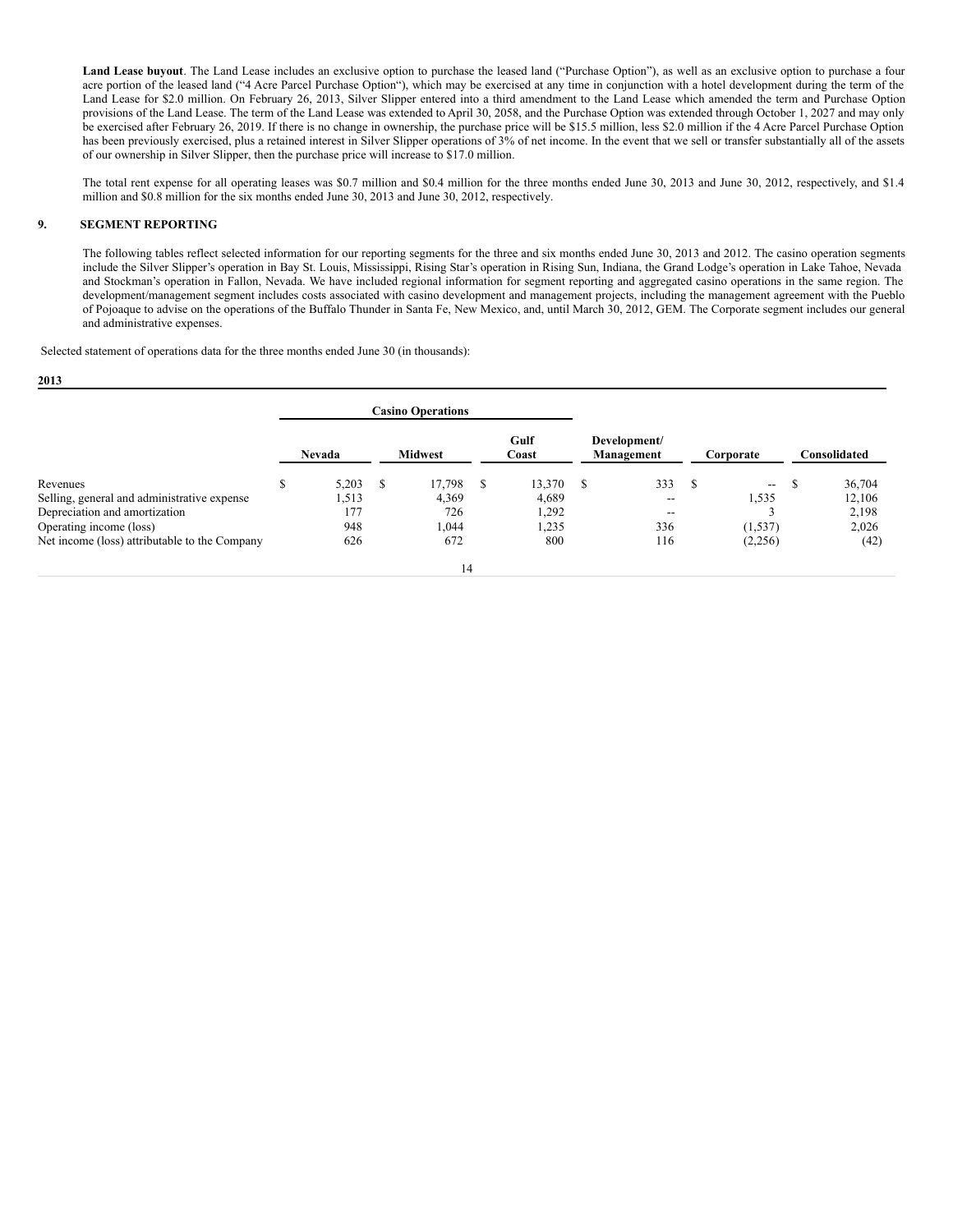# **Casino Operations**

|                                               | Nevada                   | <b>Midwest</b> | Gulf<br>Coast | Development/<br>Management | Corporate | <b>Consolidated</b> |
|-----------------------------------------------|--------------------------|----------------|---------------|----------------------------|-----------|---------------------|
| Revenues                                      | 5.179                    | 22.261         | $- -$         | 400                        | --        | 27,840              |
| Selling, general and administrative expense   | 1,570                    | 4.645          | $- -$         | $- -$                      | 1,497     | 7,712               |
| Depreciation and amortization                 | 247                      | 1,274          | $- -$         |                            |           | 1,523               |
| Operating gains                               | $\overline{\phantom{m}}$ | $- -$          | $- -$         | 438                        | --        | 438                 |
| Operating income (loss)                       | 723                      | .536           | $- -$         | 749                        | (1,585)   | 1,423               |
| Net income (loss) attributable to the Company | 476                      | .450           | $-$           | (150)                      | (1,044)   | 732                 |

Selected statement of operations data for the six months ended June 30 (in thousands):

# **2013**

|                                               | <b>Casino Operations</b> |        |                |        |               |        |                            |                          |           |         |              |        |
|-----------------------------------------------|--------------------------|--------|----------------|--------|---------------|--------|----------------------------|--------------------------|-----------|---------|--------------|--------|
|                                               | <b>Nevada</b>            |        | <b>Midwest</b> |        | Gulf<br>Coast |        | Development/<br>Management |                          | Corporate |         | Consolidated |        |
| Revenues                                      |                          | 10.528 |                | 37.412 |               | 27,080 |                            | 810                      |           | $--$    |              | 75,830 |
| Selling, general and administrative expense   |                          | 2.997  |                | 8.774  |               | 9,295  |                            | $\overline{\phantom{m}}$ |           | 3,274   |              | 24,340 |
| Depreciation and amortization                 |                          | 357    |                | 1.473  |               | 2,573  |                            | $- -$                    |           |         |              | 4,408  |
| Operating income (loss)                       |                          | 1.908  |                | 2,999  |               | 2,737  |                            | 771                      |           | (3,278) |              | 5,137  |
| Net income (loss) attributable to the Company |                          | 1,260  |                | 1,637  |               | 1,790  |                            | 497                      |           | (4,650) |              | 534    |

|                                               | <b>Casino Operations</b> |                                       |   |                |    |                   |   |                            |    |                          |    |              |  |
|-----------------------------------------------|--------------------------|---------------------------------------|---|----------------|----|-------------------|---|----------------------------|----|--------------------------|----|--------------|--|
|                                               |                          | Nevada                                |   | <b>Midwest</b> |    | Gulf<br>Coast     |   | Development/<br>Management |    | Corporate                |    | Consolidated |  |
| Revenues                                      | J.                       | 10.065                                | S | 44,892         | £. | $\hspace{0.05cm}$ | Э | 6,209                      | -S | $\overline{\phantom{a}}$ | J. | 61,166       |  |
| Selling, general and administrative expense   |                          | 3,137                                 |   | 9,662          |    | $\hspace{0.05cm}$ |   | 136                        |    | 3,338                    |    | 16,273       |  |
| Depreciation and amortization                 |                          | 488                                   |   | 2,302          |    | $\hspace{0.05cm}$ |   | 593                        |    |                          |    | 3,388        |  |
| Operating gains                               |                          | $\hspace{0.05cm}$ – $\hspace{0.05cm}$ |   | $- -$          |    | --                |   | 41,200                     |    | $\hspace{0.05cm}$        |    | 41,200       |  |
| Operating income (loss)                       |                          | 1,081                                 |   | 3,599          |    | $\hspace{0.05cm}$ |   | 46,560                     |    | (3, 494)                 |    | 47,746       |  |
| Net income (loss) attributable to the Company |                          | 709                                   |   | 412            |    | --                |   | 29,959                     |    | (4, 499)                 |    | 26,581       |  |
|                                               |                          |                                       |   | 15             |    |                   |   |                            |    |                          |    |              |  |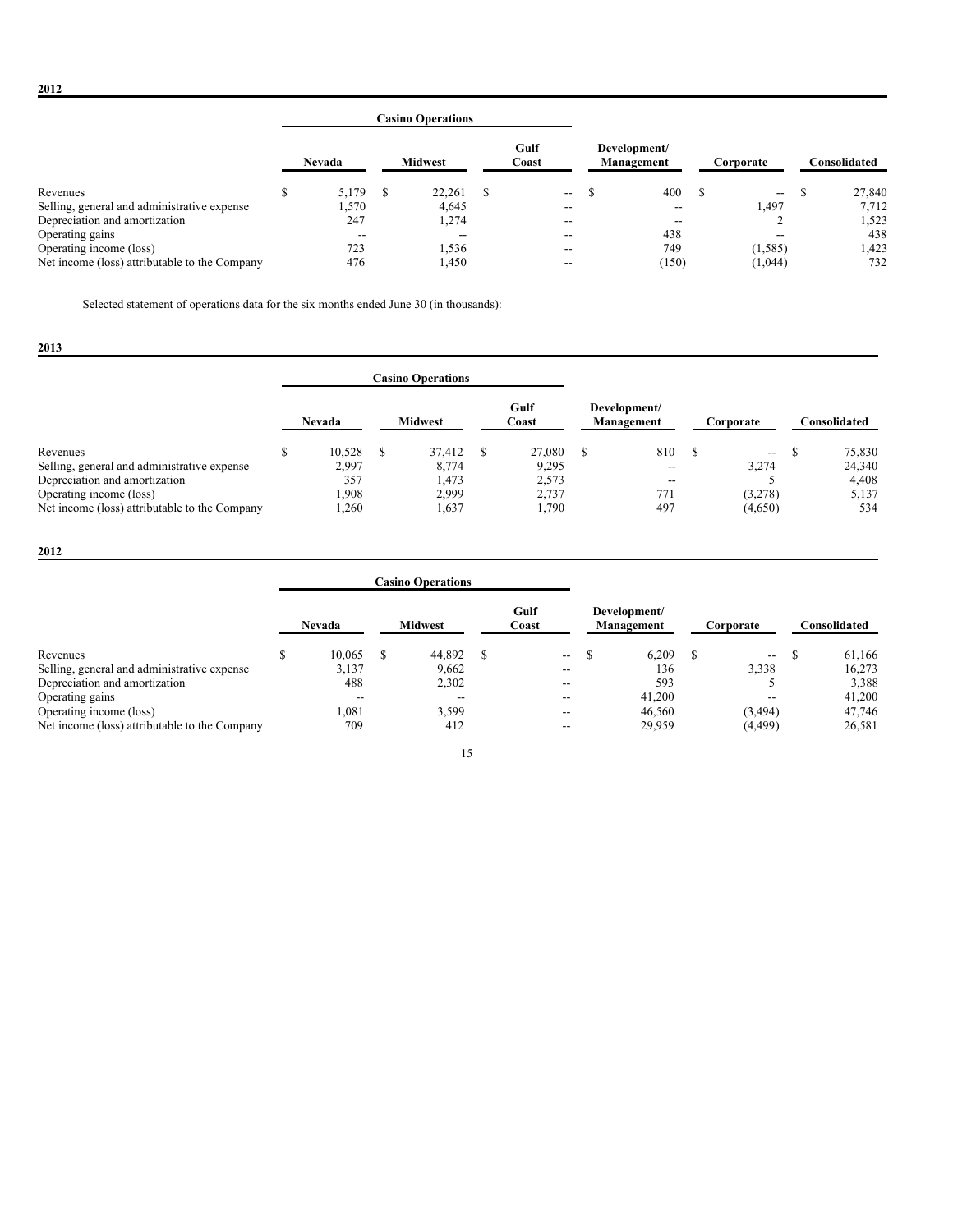**2013**

|                             |               |   | <b>Casino Operations</b> |  |               |                            |                          |               |        |              |         |
|-----------------------------|---------------|---|--------------------------|--|---------------|----------------------------|--------------------------|---------------|--------|--------------|---------|
|                             | <b>Nevada</b> |   | <b>Midwest</b>           |  | Gulf<br>Coast | Development/<br>Management |                          | Corporate     |        | Consolidated |         |
| Total assets                | 16.705        | S | 50,808                   |  | 71,360        |                            | 94                       | <sup>\$</sup> | 22,203 |              | 161,170 |
| Property and equipment, net | 6,974         |   | 29,359                   |  | 46,470        |                            | $- -$                    |               | 41     |              | 82,844  |
| Goodwill                    | 5,809         |   | 1,647                    |  | 14.671        |                            | $- -$                    |               | $- -$  |              | 22,127  |
| Liabilities                 | 2,185         |   | 5,243                    |  | 2,783         |                            | $\overline{\phantom{m}}$ |               | 68,722 |              | 78,933  |

#### **2012**

|                             |               |        |                | <b>Casino Operations</b> |               |        |                            |                                       |           |        |              |         |
|-----------------------------|---------------|--------|----------------|--------------------------|---------------|--------|----------------------------|---------------------------------------|-----------|--------|--------------|---------|
|                             | <b>Nevada</b> |        | <b>Midwest</b> |                          | Gulf<br>Coast |        | Development/<br>Management |                                       | Corporate |        | Consolidated |         |
| Total assets                |               | 16.964 |                | 51.054                   |               | 72.911 |                            | 96                                    |           | 21,700 |              | 162,725 |
| Property and equipment, net |               | 6,988  |                | 29,632                   |               | 47.024 |                            | $- -$                                 |           | 29     |              | 83,673  |
| Goodwill                    |               | 5,809  |                | 1,647                    |               | 14,671 |                            | $\overline{\phantom{m}}$              |           | $- -$  |              | 22,127  |
| Liabilities                 |               | 2,281  |                | 5,817                    |               | 3,020  |                            | $\hspace{0.05cm}$ – $\hspace{0.05cm}$ |           | 70.474 |              | 81,592  |

# **10. SUBSEQUENT EVENT**

On August 2, 2013, we received a commitment for a \$10.0 million loan from Capital One, our First Lien Credit Lender. The terms and conditions of the commitment, subject to completion of loan documentation, are: the First Lien Credit Agreement (1) will be increased by \$10.0 million; (2) the interest rate will be lowered by 1.0%; (3) will be extended to a new maturity date of June 29, 2016; and (4) certain financial ratio covenants will be revised to accommodate the additional extension of credit. The new First Lien Credit Agreement contracts are currently being drafted. The proceeds will be used to fund a portion of the \$17.5 million construction of a 140 room hotel at our Silver Slipper property. The remaining \$7.5 million of the construction cost will be funded from available cash. We anticipate closing the loan, signing construction contracts, and giving a notice-to-proceed within the next 30 days. We estimate that construction of the hotel will take approximately one year from ground-breaking.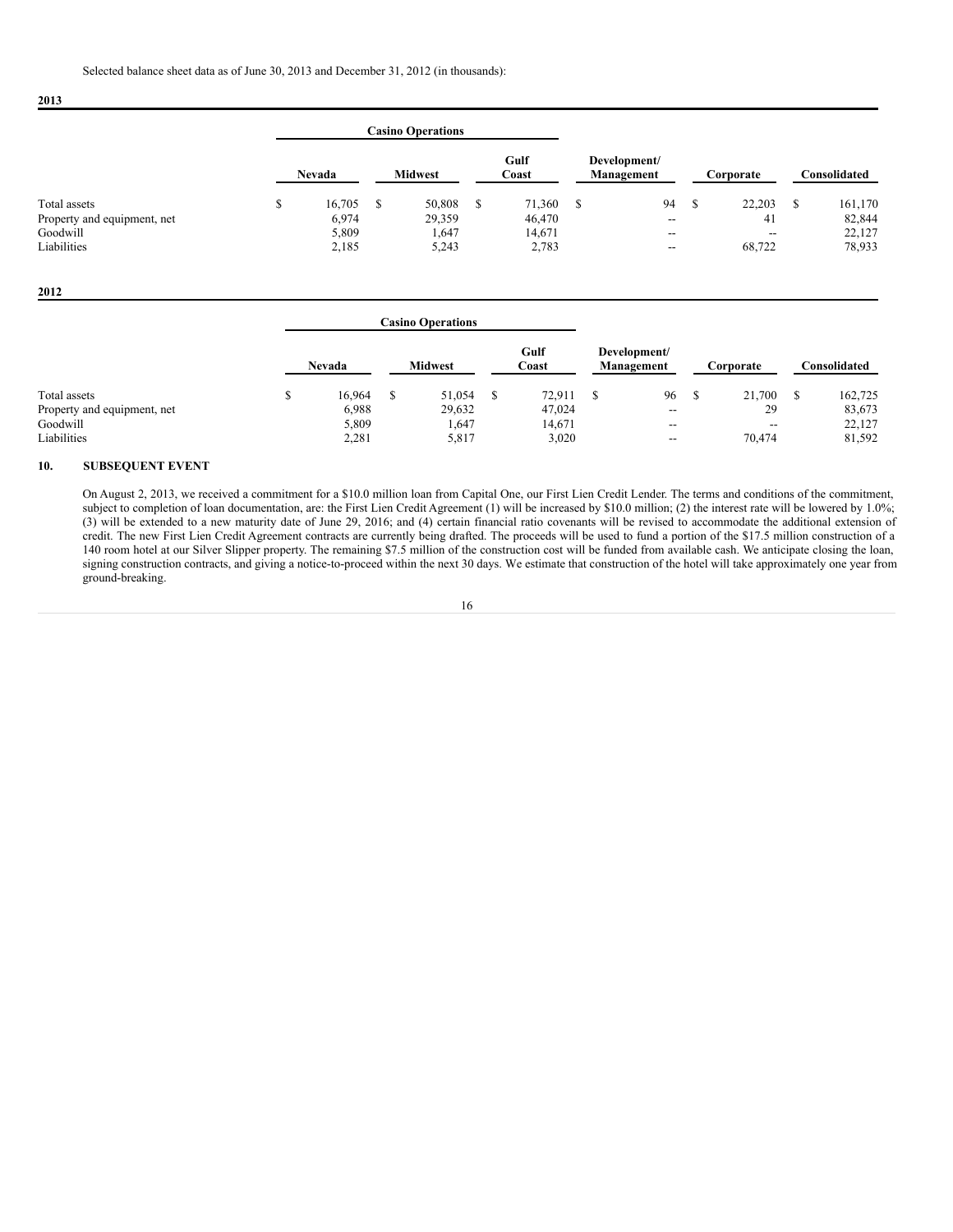#### **Item 2. Management's Discussion and Analysis of Financial Condition and Results of Operations**

Management's Discussion and Analysis of Financial Condition and Results of Operations ("MD&A") is intended to provide a reader of our financial statements with a narrative from the perspective of our management on our financial condition, results of operations, liquidity and certain other factors that may affect our future results. Unless otherwise noted, transactions, trends and other factors significantly impacting our financial condition, results of operations and liquidity are discussed in order of magnitude. In addition, unless expressly stated otherwise, the comparisons presented in this MD&A refer to the same period in the prior year. Our MD&A is presented in seven sections:

- **Overview**
- Results of continuing operations
- Liquidity and capital resources
- Off-balance-sheet arrangements
- Seasonality
- Regulation and taxes
- Critical accounting estimates and policies

#### **Overview**

We own, develop, manage, and/or invest in gaming-related enterprises. We continue to actively investigate, individually and with partners, new business opportunities and we have been successful in our long-term strategy to transition from primarily a management company to primarily an owner/operator of regional casino operations with our significant acquisitions of the Rising Star Casino Resort ("Rising Star") in 2011 and the Silver Slipper Casino Venture, LLC ("Silver Slipper") in 2012. With the sale of our interests in Gaming Entertainment (Michigan), LLC ("GEM") and the related management agreement for the FireKeepers Casino also in 2012, we transitioned the primary source of our revenues to owned entities. Our current ongoing strategy is to continue to create memorable experiences for our customers through customer service, employee engagement and entertainment as well as to continue to seek new business opportunities.

We own and operate the Silver Slipper in Bay St. Louis, Mississippi, the Rising Star in Rising Sun, Indiana, Stockman's Casino ("Stockman's") in Fallon, Nevada and we lease and operate the Grand Lodge Casino ("Grand Lodge") in Incline Village, Nevada. We receive management fees from our management agreement with the Pueblo of Pojoaque for the management of the Buffalo Thunder in Santa Fe, New Mexico, ("Buffalo Thunder") along with the Pueblo's Cities of Gold and Sports Bar casino facilities, which is in effect through September 23, 2014.

On October 1, 2012, we purchased the Silver Slipper for approximately \$69.3 million, exclusive of cash and working capital in the amount of \$6.4 million and \$2.9 million, respectively. We entered into the first lien term loan ("First Lien Credit Agreement") with Capital One Bank, N.A. ("Capital One") on June 29, 2012 and the second lien term loan ("Second Lien Credit Agreement") with ABC Funding, LLC on October 1, 2012, as discussed in Note 6 to the consolidated financial statements, and we used the debt to fund the Silver Slipper purchase price. A \$5.0 million revolving loan under the First Lien Credit Agreement remains undrawn and available.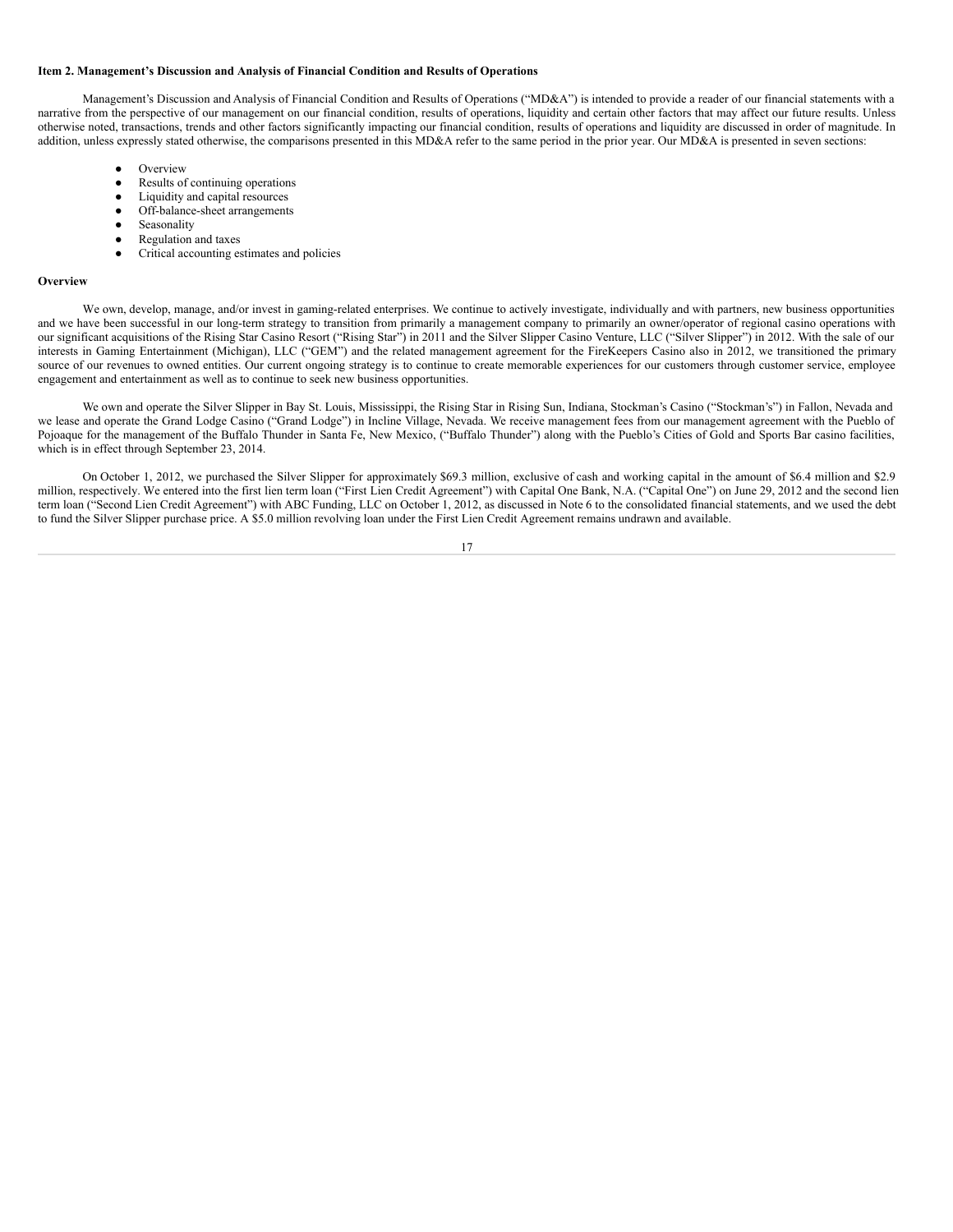Until March 30, 2012, we owned 50% of GEM, a joint venture with RAM Entertainment, LLC ("RAM"), where we were the primary beneficiary and, therefore, consolidated GEM in our consolidated financial statements. We and RAM sold GEM and its management rights and responsibilities under the management agreement to FireKeepers Development Authority, ("FDA") for approximately \$97.5 million. The sale closed March 30, 2012 and effectively terminated the existing management agreement, which was scheduled to run through August 2016. We used a portion of the proceeds to pay-off our then remaining outstanding debt under the Wells Fargo Credit Agreement.

In addition to the \$97.5 million sale price, the FDA paid RAM and us \$1.2 million each, equal to the management fee that would have been earned under the management agreement for April 2012, less a \$0.3 million reduction and a \$0.1 million holdback receivable. The \$0.1 million holdback receivable was received in May 2012, less expenses related to the sale, deducted by the FDA. Our gain on the sale of GEM and related management rights was \$41.2 million and allocated as follows (in millions):

| Gross proceeds, before \$0.3 million reduction and \$0.1 holdback receivable | 48.8  |
|------------------------------------------------------------------------------|-------|
| Plus: April 2012 'Wind up' fee received, net                                 | 0.9   |
|                                                                              | 49.7  |
| Less: Net basis of contract rights expensed                                  | (2.8) |
| Less: Our interest in GEM                                                    | (5.7) |
| Gain on sale of joint venture                                                | 41.2  |

### **Results of continuing operations**

A significant portion of our operating income in 2012 and prior years was generated from our management agreements, including agreements with the FireKeepers Casino in Michigan and the Buffalo Thunder in New Mexico. The FireKeepers management agreement ended March 30, 2012, with the sale of our interest in GEM. The Buffalo Thunder management agreement is in effect through September 2014. There can be no assurance that the Buffalo Thunder management agreement will be extended. We have owned Stockman's Casino since 2007. Consistent with our long-term strategy, we have acquired gaming properties and have transitioned from primarily a management company to primarily an owner/operator of regional casino operations. With the acquisition of the Rising Star and the leasing of the casino at Grand Lodge in 2011 and the acquisition of the Silver Slipper in 2012, our results of continuing operations have been significantly impacted and our revenues are currently primarily derived from owned operations.

For the three months ended March 31, 2012, our revenues from the FireKeepers management agreement were \$5.3 million, which represented a significant amount of our total annual operating income for 2012. Management fees represented 1% of revenues for both the three months ended June 30, 2013 and June 30, 2012, respectively. With the sale of our interest in GEM and the acquisition of the Silver Slipper, we have completed the planned strategic transition from primarily a management company to primarily an owner/operator of regional casino operations and have secured an earnings stream that should be easier for the investor community to understand and value. We believe the impact of the lost revenues from the sale of our interest in GEM and the FireKeepers management agreement was diminished with the acquisition of the Silver Slipper, as well as the Rising Star and Grand Lodge operations.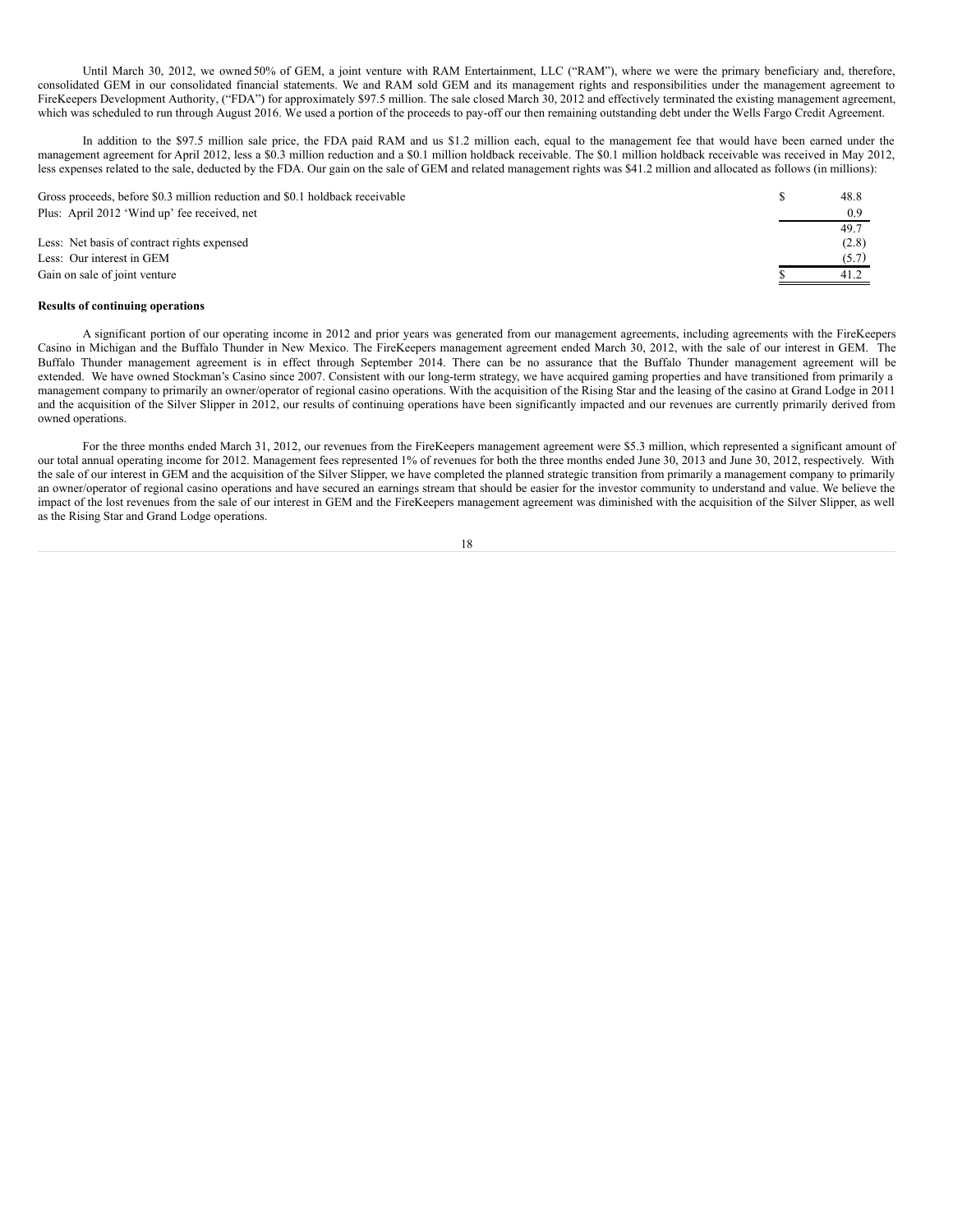During the quarter ended June 30, 2013, a new Indiana gaming tax legislation was passed, which allowed \$2.5 million in free play to be tax-free for the Indiana Gaming Commission's (IGC) twelve month fiscal year ended June 30, 2013, resulting in a savings of \$0.7 million for the Rising Star. Also, during the IGC fiscal year ending June 30, 2014, \$5.0 million in free play will be tax-free and we expect tax benefits to be approximately \$0.2 million per quarter. In addition, as part of the legislation, if Rising Star's gross gaming revenues are less than \$75.0 million during the IGC fiscal year ended June 30, 2014, we may be entitled to additional tax relief currently estimated at about \$2.5 million per year, beginning July 1, 2014.

### **Three Months Ended June 30, 2013, Compared to Three Months Ended June 30, 2012**

Revenues. For the three months ended June 30, 2013, total revenues increased \$8.9 million (32%) as compared to 2012, primarily due to \$13.4 million in revenues at Silver Slipper, our Gulf Coast segment's revenues, which was purchased on October 1, 2012, offset by a \$4.5 million (20%) decrease in our Midwest segment revenues derived from Rising Star Casino in Indiana. Rising Star's casino revenues decreased \$4.3 million (21%) due to the opening of the Horseshoe Casino in Cincinnati, Ohio, in March 2013 as well as two casinos which opened in Columbus, Ohio in 2012.

**Operating costs and expenses.** For the three months ended June 30, 2013, total operating costs and expenses increased \$7.8 million (29%), as compared to 2012, primarily due to the purchase of the Silver Slipper operations with \$12.1 million in operating costs, offset by a \$4.0 million (19%) decrease in our Midwest segment operating costs.

The \$4.0 million decrease in our Midwest segment operating expenses was largely due to \$2.8 million (23%) lower casino expenses, \$0.5 million (43%) lower depreciation expense, \$0.3 million (31%) lower food and beverage expenses and \$0.3 million (6%) lower selling, general and administrative expenses. Rising Star's casino expenses decreased \$2.8 million over the prior year period, mainly due to a \$2.0 million (32%) decrease in gaming taxes, a \$0.3 million (12%) decrease in complimentary expense and a \$0.2 million (11%) decrease in casino payroll and related expenses. The lower gaming taxes were partially due to new Indiana gaming tax legislation, which allowed \$2.5 million in free play to be tax-free for the IGC twelve month fiscal year ended June 30, 2013, resulting in a savings of \$0.7 million, as well as our lower volume in gaming revenues. Rising Star's depreciation expenses decreased \$0.5 million over the prior year period, due to fixed assets which became fully depreciated. Rising Star's food and beverage expenses decreased \$0.3 million over the prior year period primarily due to lower food and beverage cost of sales largely as a result of lower sales. Rising Star's selling, general and administrative expenses decreased \$0.3 million over the prior year period, as explained below.

**Project development and acquisition costs.** For the three months ended June 30, 2013, project development costs decreased \$0.2 million (102%), as compared to 2012, primarily due to Silver Slipper acquisition costs in the prior year period. Project development and acquisition costs are allocated to our development/management operations segment.

**Selling, general and administrative expense.** For the three months ended June 30, 2013, selling, general and administrative expenses increased \$4.4 million (57%) as compared to 2012. Selling, general and administrative expenses were \$4.7 million for the quarter at the Silver Slipper, purchased October 1, 2012, offset by a \$0.3 million (6%) decrease in our Midwest segment expenses.

The \$0.3 million decrease in our Midwest segment's selling, general and administrative expenses was due to Rising Star's \$0.3 million (13%) lower payroll and other employee related expenses, as a result of cost control initiatives.

**Operating gains.** For the three months ended June 30, 2013, operating gains decreased by \$0.4 million as compared to 2012, consisting primarily of a \$0.4 million adjustment to the gain on sale of the joint venture, related to the sale of our interest in GEM in the prior year period.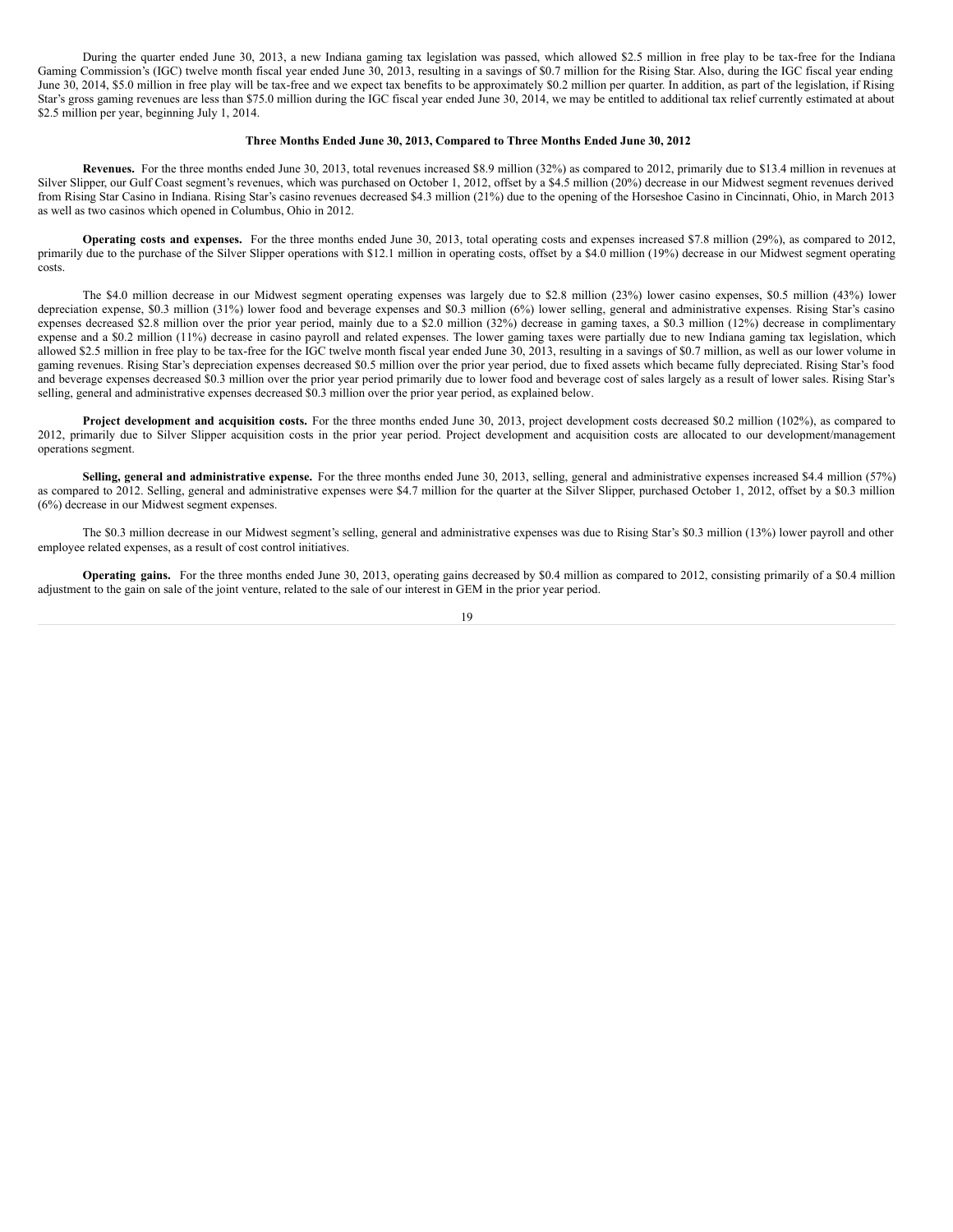**Other (expense) income.** For the three months ended June 30, 2013, other expense increased by \$1.9 million as compared to 2012 primarily due to a \$1.9 million increase in interest expense related to the First and Second Lien Credit Agreements with Capital One and ABC Funding, LLC, respectively, as discussed in Note 6 to the consolidated financial statements. In 2012, we had no loans outstanding or related interest expense in the second quarter. These other (expense) income items are allocated to our corporate operations segment.

**Income taxes.** The estimated effective income tax rate for the three months ended June 30, 2013 is approximately 134%, compared to 49% for the same period in 2012. The higher tax rate in the current year is primarily due to state tax expense and the deductibility of restricted stock partially as a result of permanent differences related to the deductability of executive compensation under the Internal Revenue Code. State tax expense is typically high as a result of the non-deductibility of gaming taxes in Indiana and represents a much larger percentage of total earnings in 2013 compared to 2012. The tax deduction for restricted stock, which vested in June 2013, was lower than the cumulative expense recognized on the income statement over the three year vesting period. There is no valuation allowance on the current deferred tax asset of \$2.1 million and the long-term deferred tax asset of \$1.0 million as of June 30, 2013, as we believe the deferred tax assets are fully realizable.

### **Six Months Ended June 30, 2013, Compared to Six Months Ended June 30, 2012**

**Revenues.** For the six months ended June 30, 2013, total revenues increased \$14.7 million (24%) as compared to 2012, primarily due to \$27.1 million in revenue at Silver Slipper, our Gulf Coast segment purchased on October 1, 2012, offset by a \$7.5 million (17%) decrease in our Midwest segment revenues as a result of increased competition and a \$5.4 million (87%) decrease in our development/management segment revenues as a result of the sale of our interest in GEM and the FireKeepers management agreement on March 30, 2012. Our Nevada segment's revenues increased by \$0.5 million (5%) primarily due to a \$0.7 million (12%) increase in casino revenues at the Grand Lodge.

The \$7.5 million decrease in our Midwest segment revenues was primarily due to lower casino revenues at the Rising Star, which decreased \$7.3 million (17%) due to the opening of the Horseshoe Casino in Cincinnati, Ohio, in March 2013 as well as two casinos which opened in Columbus, Ohio in 2012.

**Operating costs and expenses.** For the six months ended June 30, 2013, total operating costs and expenses increased \$16.1 million (29%), as compared to 2012, primarily due to the purchase of the Silver Slipper operations with \$24.3 million in operating costs, offset by a \$6.9 million (17%) decrease and a \$0.8 million (95%) decrease in our Midwest segment and our development/management segment operating costs, respectively.

The \$6.9 million decrease in our Midwest segment operating expenses was largely due to \$4.9 million (20%) lower casino expenses, \$0.9 million (9%) lower selling, general and administrative expenses, \$0.8 million (36%) lower depreciation expense and \$0.3 million (16%) lower food and beverage expenses. Rising Star's casino expenses decreased \$4.9 million over the prior year period, mainly due to a \$3.3 million (26%) decrease in gaming taxes, a \$0.8 million (14%) decrease in complimentary expense and a \$0.5 million (10%) decrease in casino payroll and related expenses. The lower gaming taxes were partially due to new Indiana gaming tax legislation, which allowed \$2.5 million in free play to be tax-free for the IGC twelve month fiscal year ended June 30, 2013, resulting in a savings of \$0.7 million, as well as a lower taxable base due to lower gaming revenues. Rising Star's selling, general and administrative expenses decreased \$0.9 million over the prior year period, as explained below. Rising Star's depreciation expenses decreased \$0.8 million over the prior year period, due to fixed assets which became fully depreciated. Rising Star's food and beverage expenses decreased \$0.3 million over the prior year period primarily due to lower food and beverage cost of sales, largely as a result of lower sales. The \$0.8 million decrease in our development/management segment operating costs was predominantly attributable to the sale of our interest in GEM and the FireKeepers management agreement which closed March 30, 2012.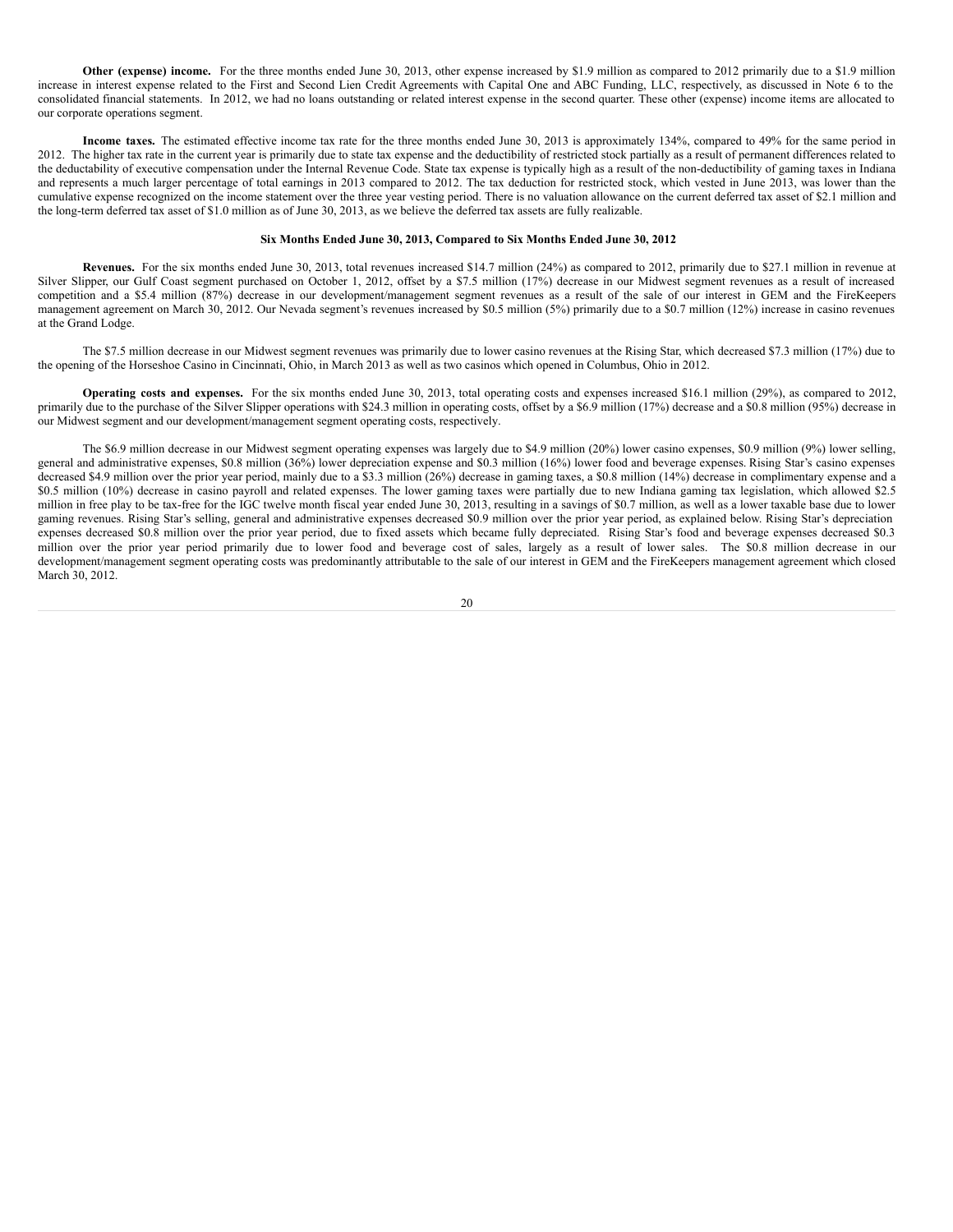**Project development and acquisition costs.** For the six months ended June 30, 2013, project development costs decreased \$0.2 million (86%), as compared to 2012, primarily due to Silver Slipper acquisition costs in the prior year period. Project development and acquisition costs are allocated to our development/management operations segment.

**Selling, general and administrative expense.** For the six months ended June 30, 2013, selling, general and administrative expenses increased \$8.1 million (50%) as compared to 2012. Selling, general and administrative expenses were \$9.3 million for the year ended June 30, 2013 at the Silver Slipper, which was acquired October 1, 2012, offset by a \$0.9 million (9%) decrease in our Midwest segment expenses.

The \$0.9 million decrease in our Midwest segment's selling, general and administrative expenses was due to Rising Star's \$0.6 million (12%) lower payroll and other employee related expenses, \$0.3 million (96%) lower maintenance expenses related to the dredging of the boat, which was performed in the prior year and is typically done every two years and \$0.2 million (32%) lower advertising expenses. The reduction in Rising Star's administrative payroll was due to cost control initiatives.

**Operating gains (losses).** For the six months ended June 30, 2013, operating gains decreased by \$41.2 million as compared to 2012, consisting primarily of the gain on sale of the joint venture, related to the sale of our interest in GEM in the prior year period.

**Other** (expense) income. For the six months ended June 30, 2013, other expense increased by \$1.4 million (55%) as compared to 2012 primarily due to a \$3.0 million increase in interest expense related to the First and Second Lien Credit Agreements with Capital One and ABC Funding, LLC, respectively, as discussed in Note 6 to the consolidated financial statements, offset by a \$1.7 million loss on extinguishment of debt related to the write-off of the Wells Fargo loan costs in the prior year period. These other (expense) income items are allocated to our corporate operations segment.

**Income taxes.** The estimated effective income tax rate for the six months ended June 30, 2013 is approximately 60%, compared to 38% for the same period in 2012. The higher tax rate in the current year is primarily due to state tax expense and the deductibility of restricted stock partially as a result of permanent differences related to the deductability of executive compensation under the Internal Revenue Code. State tax expense is typically high as a result of the non-deductibility of gaming taxes in Indiana and represents a much larger percentage of total earnings in 2013 compared to 2012. The tax deduction for restricted stock, which vested in June 2013, was lower than the cumulative expense recognized on the income statement over the three year vesting period. There is no valuation allowance on the current deferred tax asset of \$2.1 million and the long-term deferred tax asset of \$1.0 million as of June 30, 2013, as we believe the deferred tax assets are fully realizable.

**Noncontrolling interest.** For the six months ended June 30, 2013, the net income attributable to non-controlling interest in consolidated joint venture decreased by \$2.2 million as compared to 2012, as the current year period does not include any interest in GEM and the prior year non-controlling interest only represented the first quarter's 50% interest in GEM. Our interest in GEM was sold on March 30, 2012.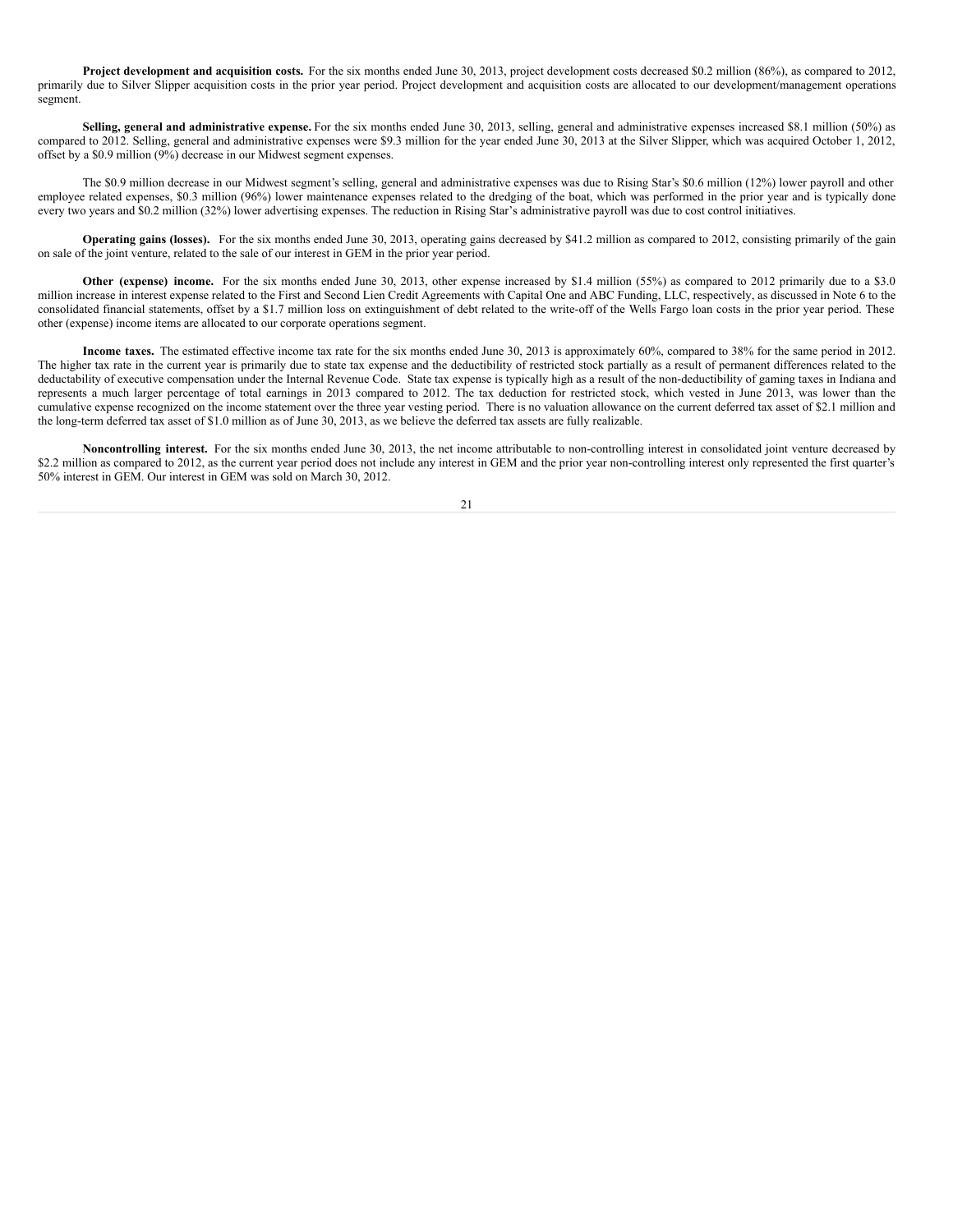### **Liquidity and capital resources**

#### *Economic conditions and related risks and uncertainties*

The United States and the world have experienced a widespread economic slowdown accompanied by, among other things, weakness in consumer spending including gaming activity and reduced credit and capital financing availability, all of which have far-reaching effects on economic conditions in the country for an indeterminate period. Our operations are currently concentrated in Indiana, northern Nevada and New Mexico and the Gulf Coast. Accordingly, future operations could be affected by adverse economic conditions and increased competition particularly in those areas and their key feeder markets in neighboring states. The effects and duration of these conditions and related risks and uncertainties on our future operations and cash flows, including our access to capital or credit financing, cannot be estimated at this time, but may be significant.

The Silver Slipper, Rising Star, Grand Lodge, and Stockman's operations, along with the Buffalo Thunder management agreement are currently our primary sources of recurring income and significant positive cash flow. There can be no assurance that the Buffalo Thunder management agreement ending in September 2014, will be extended beyond its term.

On a consolidated basis, cash provided by operations for the first six months of 2013 increased \$9.1 million over the same period in the prior year primarily due to the addition of the Silver Slipper Casino and higher net income at the Rising Star and Grand Lodge casinos, which offset the absence of FireKeepers management fees in the current year. Cash provided by investing activities decreased \$47.9 million from the prior year period primarily due to the \$49.7 million of proceeds from the sale of our interest in GEM in the prior year. Cash used in financing activities decreased \$27.7 million from the prior year primarily due to the \$26.9 million repayment of long term debt and the interest rate swap liability ("Swap") related to the Wells Fargo Credit Agreement, in the prior year.

As of June 30, 2013, we had approximately \$22.8 million in cash. Management estimates that approximately \$15.0 million of cash is required for day to day operations.

Our future cash requirements include partially funding approximately \$7.5 million of the construction of a 140 room hotel at Silver Slipper Casino in Mississippi. We have received a \$10.0 million loan commitment from our First Lien Credit Lender to complete the construction and expect to close the loan and sign other construction contracts within the next 30 days. In addition cash may be used for project development costs, various capital expenditures, taxes and possibly funding any negative cash flow of our casino operations.

In October 2011, the Rising Sun/Ohio County First, Inc. (RSOCF) and the Rising Sun Regional Foundation, Inc. teamed up to develop a new 104-room hotel on land adjacent to our property. On June 13, 2012, the City of Rising Sun Advisory Plan Commission ("Plan Commission") provided a favorable recommendation to the City Council of Rising Sun, Indiana, regarding a revised amendment to the plan of development, which was adopted by the City Council on July 5, 2012. Construction commenced in December 2012, and the hotel is expected to open in late 2013. We believe that the added hotel room inventory in proximity to the casino facility will favorably impact revenues and visitor counts.

Subject to the effects of the economic uncertainties discussed above, we believe that adequate financial resources will be available to execute our current growth plan from a combination of operating cash flows and external debt and equity financing. However, continued downward pressure on cash flow from operations due to, among other reasons, the adverse effects on gaming activity of the current economic environment, increased competition and a generally tight credit environment, increases the uncertainty with respect to our development and growth plans.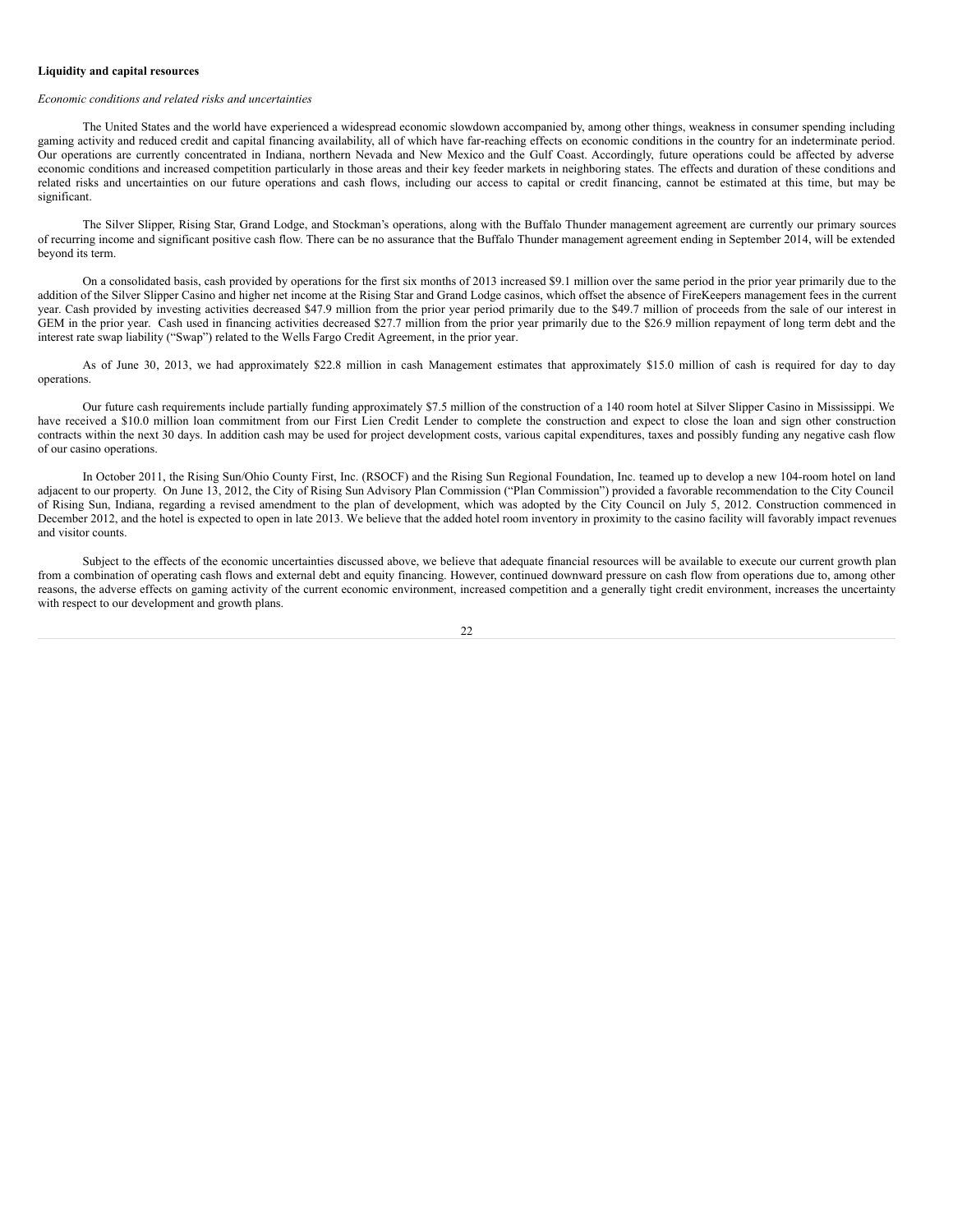#### *Banking Relationships*

On March 30, 2012, we paid off the then remaining \$25.3 million debt and extinguished the Wells Fargo Credit Agreement, which consisted of \$24.8 million of our existing long term debt and \$0.5 million due on the Swap, from proceeds from the sale of our interest in GEM and the FireKeepers management agreement.

On October 1, 2012, we closed on the acquisition of all of the equity membership interests in Silver Slipper Casino Venture LLC d/b/a Silver Slipper Casino located in Bay St. Louis, Mississippi. The purchase price of approximately \$69.3 million, exclusive of \$6.4 million cash and \$2.9 million working capital, was funded by the First Lien Credit Agreement and the Second Lien Credit Agreement. The \$5.0 million revolving loan under the First Lien Credit Agreement remains undrawn and available. The First and Second Lien Credit Agreements are secured by substantially all of our assets and therefore, our wholly-owned subsidiaries guarantee our obligation under the agreements. The Second Lien Credit Agreement is subject to the lien of the First Lien Credit agreement.

We have elected to pay interest on the First Lien Credit Agreement based on a LIBOR rate plus a margin rate as set forth in the agreement. LIBOR rate means a rate per annum equal to the quotient of (a) the greater of (1) 1.00% and (2) the rate per annum referenced to as the BBA (British Bankers Association) LIBOR divided by (b) one minus the reserve requirement set forth in the First Lien Credit Agreement for such loan in effect from time to time. We pay interest on the Second Lien Credit Agreement at the rate of 13.25% per annum. The First and Second Lien Credit Agreements contain customary negative covenants and events of default for transactions of this type.

As of December 31, 2012, we elected, at our discretion, to prepay the \$1.3 million principal payment due April 1, 2013 on the First Lien Credit Agreement, in order to reduce interest costs. Also, on June 3, 2013, we elected, at our discretion, to prepay the sum of \$2.5 million in principal payments due July 1, 2013 and October 1, 2013. The next scheduled principal payment is due January 1, 2014. We are required to make prepayments under the First Lien Credit Agreement, under certain conditions defined in the agreement, in addition to the scheduled principal installments for any fiscal year ending December 31, 2012 and thereafter. Prepayment penalties will be assessed in the event that prepayments are made on the Second Lien Credit Agreement prior to the discharge of the First Lien Credit Agreement.

On August 2, 2013, we received a commitment for a \$10.0 million loan from Capital One, our First Lien Credit Lender. The terms and conditions of the commitment, subject to completion of loan documentation, are: the First Lien Credit Agreement (1) will be increased by \$10.0 million; (2) the interest rate will be lowered by 1.0%; (3) will be extended to a new maturity date of June 29, 2016; and (4) certain financial ratio covenants will be revised to accommodate the additional extension of credit. The new First Lien Credit Agreement contracts are currently being drafted. The proceeds will be used to fund a portion of the \$17.5 million construction of a 140 room hotel at our Silver Slipper property. The remaining \$7.5 million of the construction cost will be funded from available cash. We anticipate closing the loan, signing construction contracts, and giving a notice-to-proceed within the next 30 days. We estimate that construction of the hotel will take approximately one year from ground-breaking.

In September 2012, we opened noninterest bearing accounts with Capital One Bank (USA), N.A. As of June 30, 2013, we had \$6.0 million in these noninterest bearing accounts. Bankrate.com's Safe & Sound® service rated Capital One Bank (USA), N.A. in Virginia a "4 Star" as of March 31, 2013, which is defined as a "sound" ranking of relative financial strength and stability. As of June 30, 2013, we held \$5.4 million in a noninterest bearing account with Nevada State Bank, a subsidiary of Zion's Bancorporation.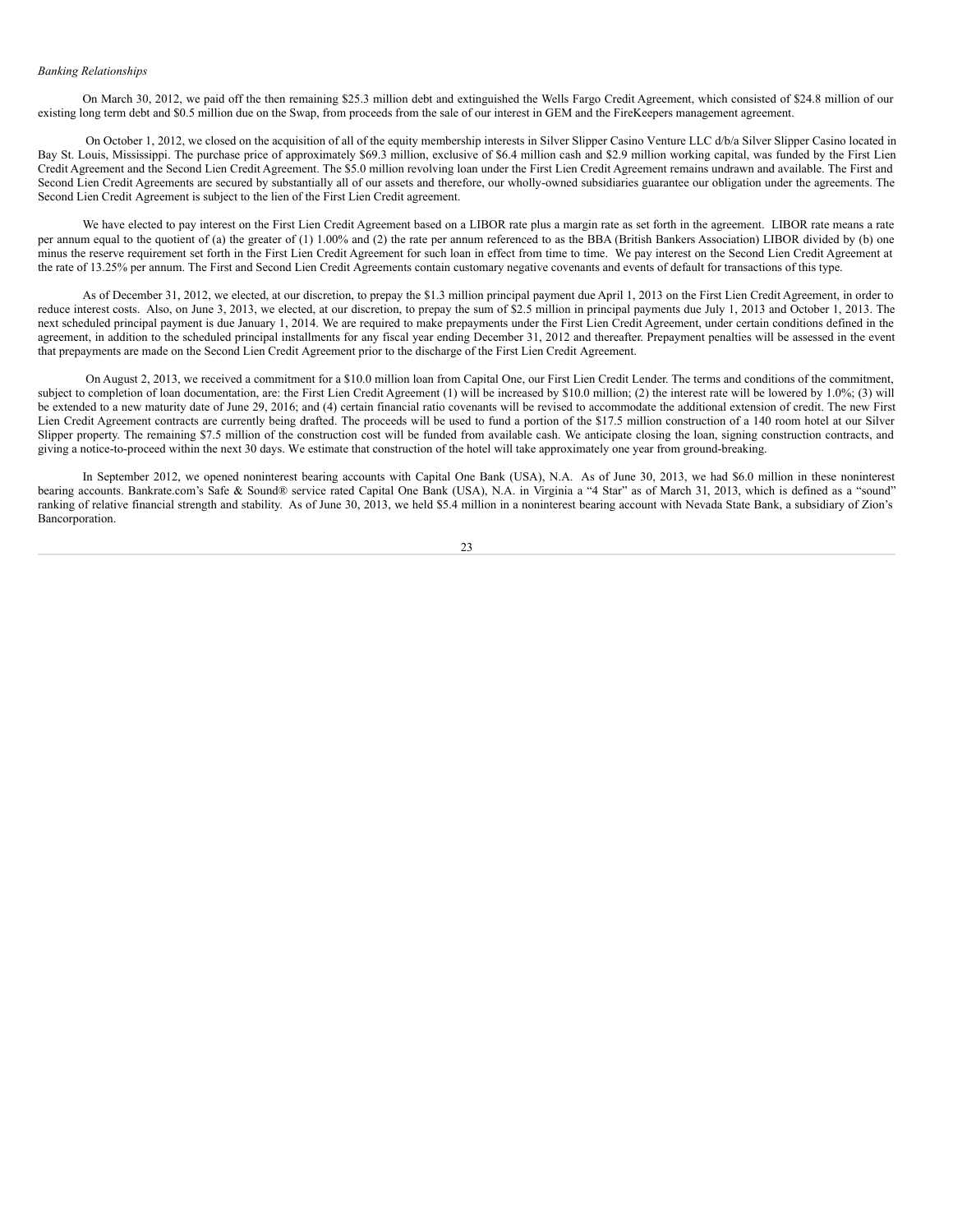In November 2010, the Federal Deposit Insurance Corporation ("FDIC") issued a Final Rule implementing section 343 of the Dodd-Frank Wall Street Reform and Consumer Protection Act ("Dodd-Frank Act") that provided for unlimited insurance coverage of noninterest-bearing transaction accounts. From December 31, 2010, through December 31, 2012, all noninterest-bearing transaction accounts were fully insured, regardless of the balance of the account, at all FDIC-insured institutions. As scheduled, the unlimited insurance coverage for noninterest-bearing transaction accounts provided under the Dodd-Frank Act expired on December 31, 2012. Deposits held in noninterestbearing transaction accounts are now aggregated with any interest-bearing deposits the owner may hold in the same ownership category, and the combined total insured up to at least \$250,000.

#### *Other projects*

Additional projects are considered based on their forecasted profitability, development period, regulatory and political environment and the ability to secure the funding necessary to complete the development or acquisition, among other considerations. No assurance can be given that any additional projects will be pursued or completed or that any completed projects will be successful.

We continue to actively investigate, individually and with partners, new business opportunities. Management believes we will have sufficient cash and financing available to fund acquisitions and development opportunities in the future.

#### **Off-balance sheet arrangements**

We have no off-balance sheet arrangements that have, or are reasonably likely to have, a current or future effect on our financial condition, changes in financial condition, revenues or expenses, results of operations, liquidity, capital expenditures or capital resources that is material to investors.

#### **Seasonality**

We believe that our casino operations and management contracts and our estimates of completion for projects in development are affected by seasonal factors, including holidays, adverse weather and travel conditions. Accordingly, our results of operations may fluctuate from year to year and the results for any year may not be indicative of results for future years.

#### **Regulation and taxes**

We, and our casino operations, are subject to extensive regulation by state and tribal gaming authorities. We will also be subject to regulation, which may or may not be similar to current state regulations, by the appropriate authorities in any jurisdiction where we may conduct gaming activities in the future. Changes in applicable laws or regulations could have an adverse effect on us.

The gaming industry represents a significant source of tax revenues to state governments. From time to time, various federal or state legislators and officials have proposed changes in tax law, or in the administration of such law, affecting the gaming industry. It is not possible to determine the likelihood of possible changes in tax law or in the administration of such law. Such changes, if adopted, could have a material adverse effect on our future financial position, results of operations and cash flows.

#### **Critical accounting estimates and policies**

We describe our critical accounting estimates and policies in Note 2, Summary of Significant Accounting Policies, of the Notes to Consolidated Financial Statements included in our Form 10-K for the year ended December 31, 2012. We also discuss our critical accounting estimates and policies in Item 7, Management's Discussion and Analysis of Financial Condition and Results of Operations, in our Form 10-K for the year ended December 31, 2012. There has been no significant change in our critical accounting estimates or policies since the end of 2012.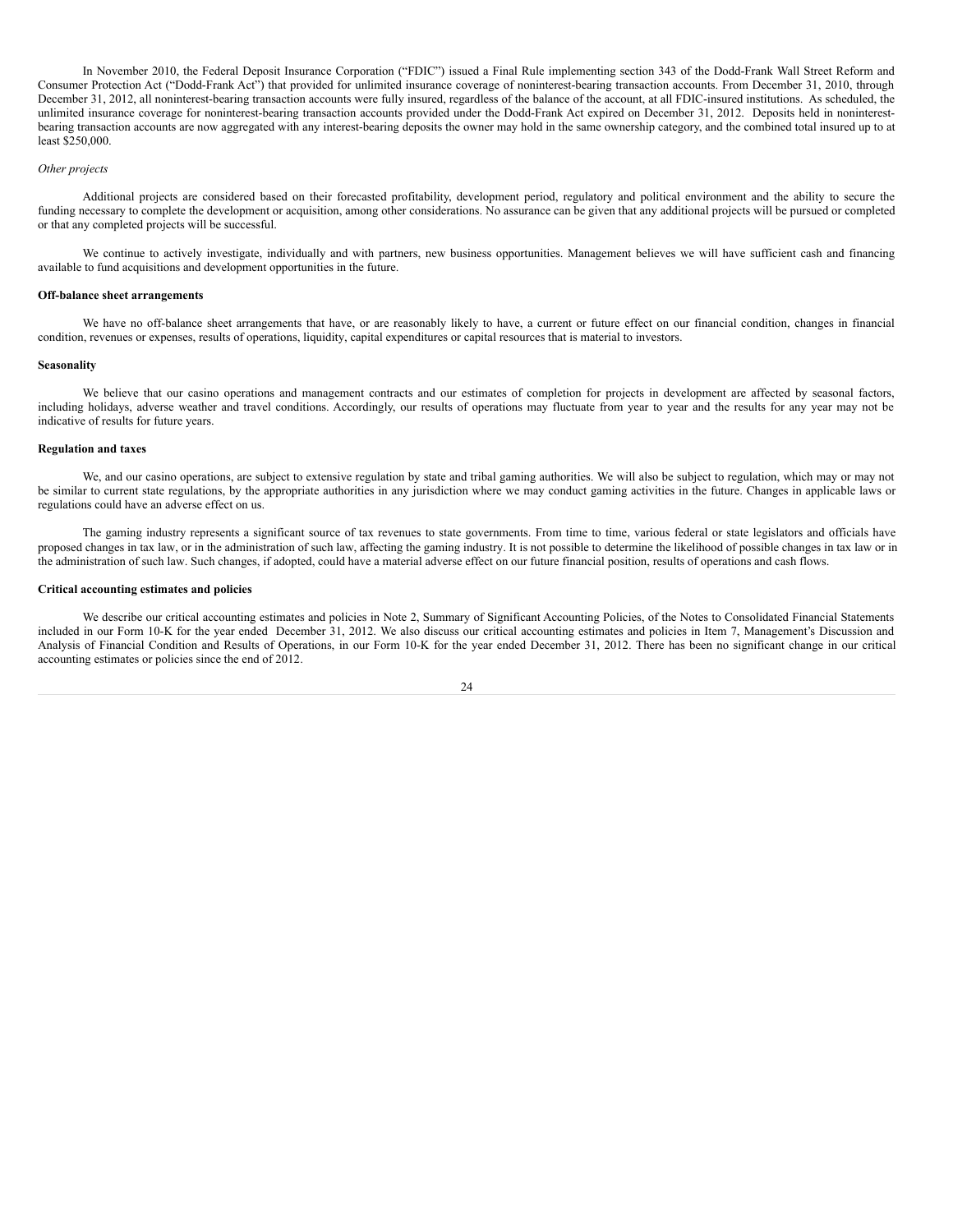#### **Safe harbor provision**

This Quarterly Report on Form 10-Q contains forward-looking statements within the meaning of Section 21E of the Securities Exchange Act of 1934, as amended, relating to our financial condition, profitability, liquidity, resources, business outlook, market forces, corporate strategies, contractual commitments, legal matters, capital requirements and other matters. The Private Securities Litigation Reform Act of 1995 provides a safe harbor for forward-looking statements. We note that many factors could cause our actual results and experience to change significantly from the anticipated results or expectations expressed in our forward-looking statements. When words and expressions such as: "believes," "expects," "anticipates," "estimates," "plans," "intends," "objectives," "goals," "aims," "projects," "forecasts," "possible," "seeks," "may," "could," "should," "might," "likely," "enable," or similar words or expressions are used in this Form 10-Q, as well as statements containing phrases such as "in our view," "there can be no assurance," "although no assurance can be given," or "there is no way to anticipate with certainty," forward-looking statements are being made.

Various risks and uncertainties may affect the operation, performance, development and results of our business and could cause future outcomes to change significantly from those set forth in our forward-looking statements, including the following risks:

- our growth strategies;
- our development and potential acquisition of new facilities;
- $s$ uccessful integration of acquisitions of new facilities;
- risks related to development and construction activities; including weather, labor, supply and other unforeseen interruptions, including development of hotel or other amenities in conjunction with the Silver Slipper and Rising Star;
- anticipated trends in the gaming industries;
- patron demographics;
- general market and economic conditions, including but not limited to, the effects of local and national economic, housing and energy conditions on the economy in general and on the gaming and lodging industries in particular;
- access to capital and credit, including our ability to finance future business requirements;
- our dependence on key personnel;
- the availability of adequate levels of insurance;
- changes in federal, state, and local laws and regulations, including environmental and gaming license or legislation and regulations;
- ability to obtain and maintain gaming and other governmental licenses;
- regulatory approvals;
- impact of weather;
- competitive environment, including increased competition in our target market areas;
- increases in the effective rate of taxation at any of our properties or at the corporate level; and
- risks, uncertainties and other factors described from time to time in this and our other SEC filings and reports.
	- 25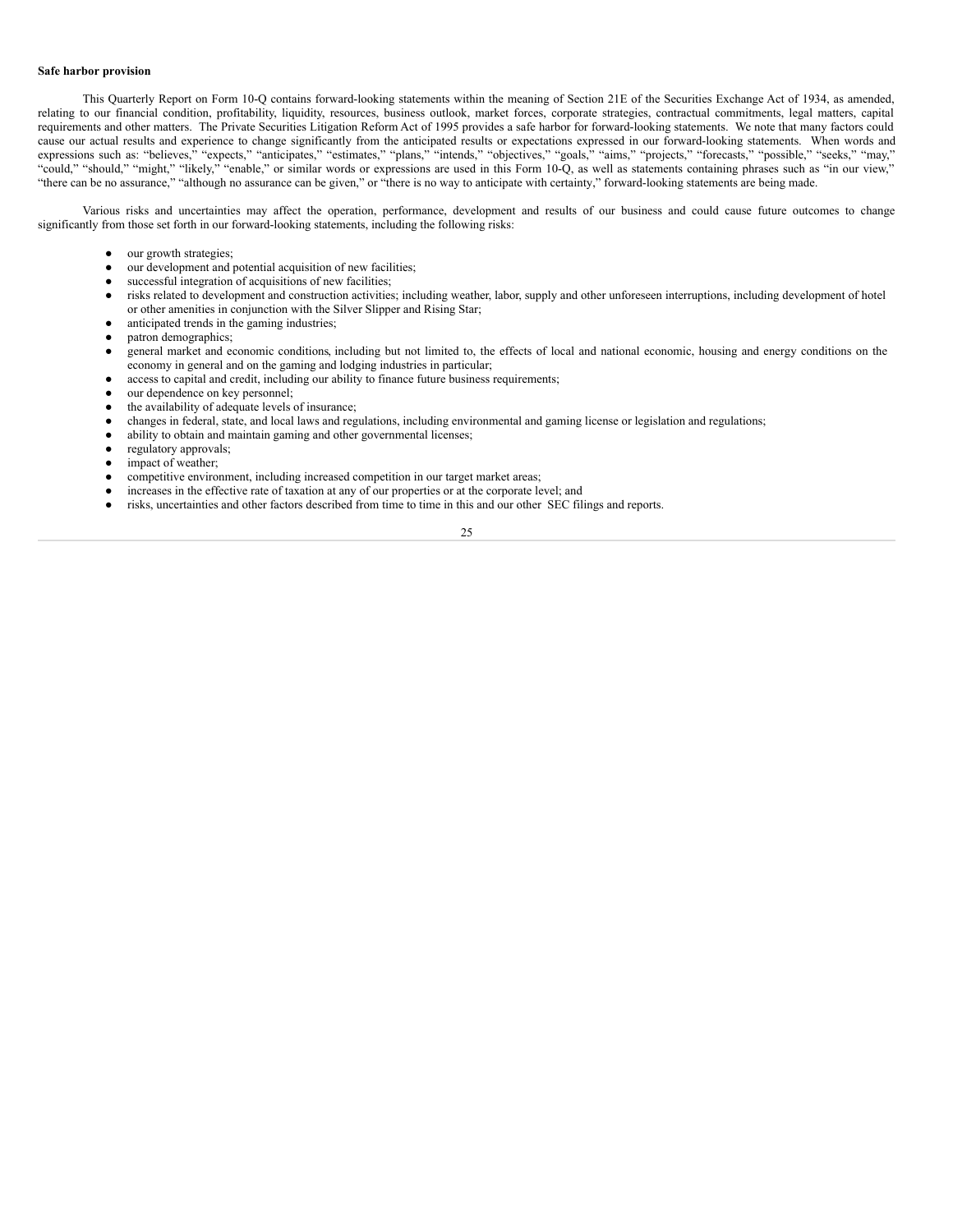We undertake no obligation to publicly update or revise any forward-looking statements as a result of future developments, events or conditions. New risks emerge from time to time and it is not possible for us to predict all such risk factors, nor can we assess the impact of all such risk factors on our business or the extent to which any factor, or combination of factors, may cause actual results to differ significantly from those forecasted in any forward-looking statements.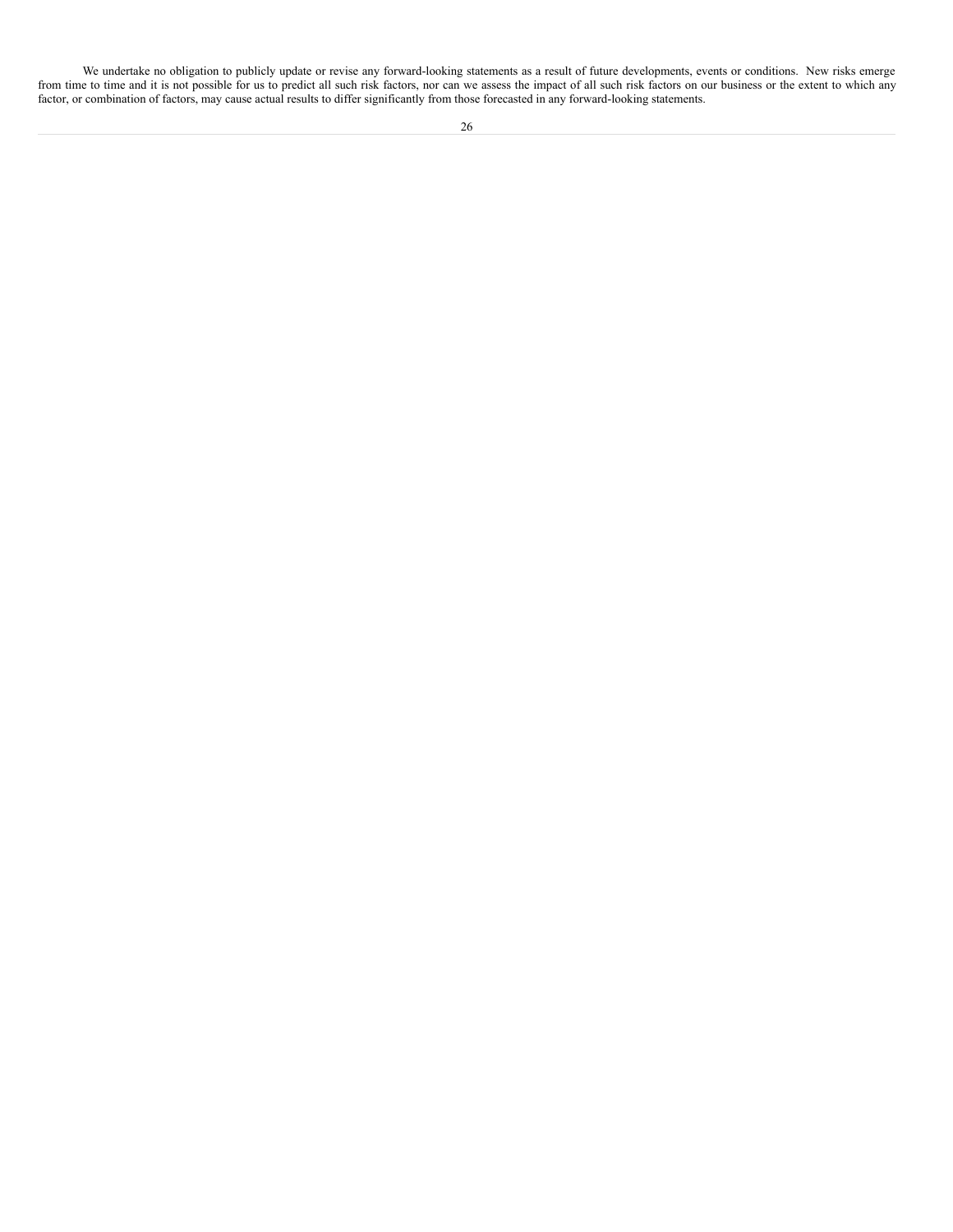#### **Item 4. Controls and Procedures**

**Evaluation of Disclosure Controls and Procedures** — As of June 30, 2013, we completed an evaluation, under the supervision and with the participation of our management, including our Chief Executive Officer and Chief Financial Officer, of the effectiveness of the design and operation of our disclosure controls and procedures (as defined in the Securities Exchange Act of 1934 Rule 13a-15(e) and 15d-15(e)). Based upon that evaluation, the Chief Executive Officer and Chief Financial Officer concluded that our disclosure controls and procedures are effective at a reasonable assurance level in timely alerting them to material information relating to us which is required to be included in our periodic Securities and Exchange Commission filings.

**Changes in Internal Control Over Financial Reporting**— On October 1, 2012, we acquired the Silver Slipper. Management is currently continuing its assessment of the effectiveness of the newly acquired property's internal controls. We have a period of one year from the respective acquisition date to complete our assessment of effectiveness of the internal controls of newly acquired operations and to take the required actions to ensure that adequate internal controls and procedures are in place.

Upon completion of our assessment of the effectiveness of the internal controls, as well as implementation of certain controls and procedures, we will provide a conclusion in our quarterly report on Form 10-Q for the fiscal quarter ending September 30, 2013 about whether or not our internal control over financial reporting related to the respective acquisitions was effective as of the corresponding reporting period, based on the criteria in the *Internal Control-Integrated Framework* issued by the Committee of Sponsoring Organizations of the Treadway Commission.

There have been no other changes in our internal controls over financial reporting that occurred during the last fiscal quarter that materially affected, or are reasonably likely to materially affect, our internal controls over financial reporting.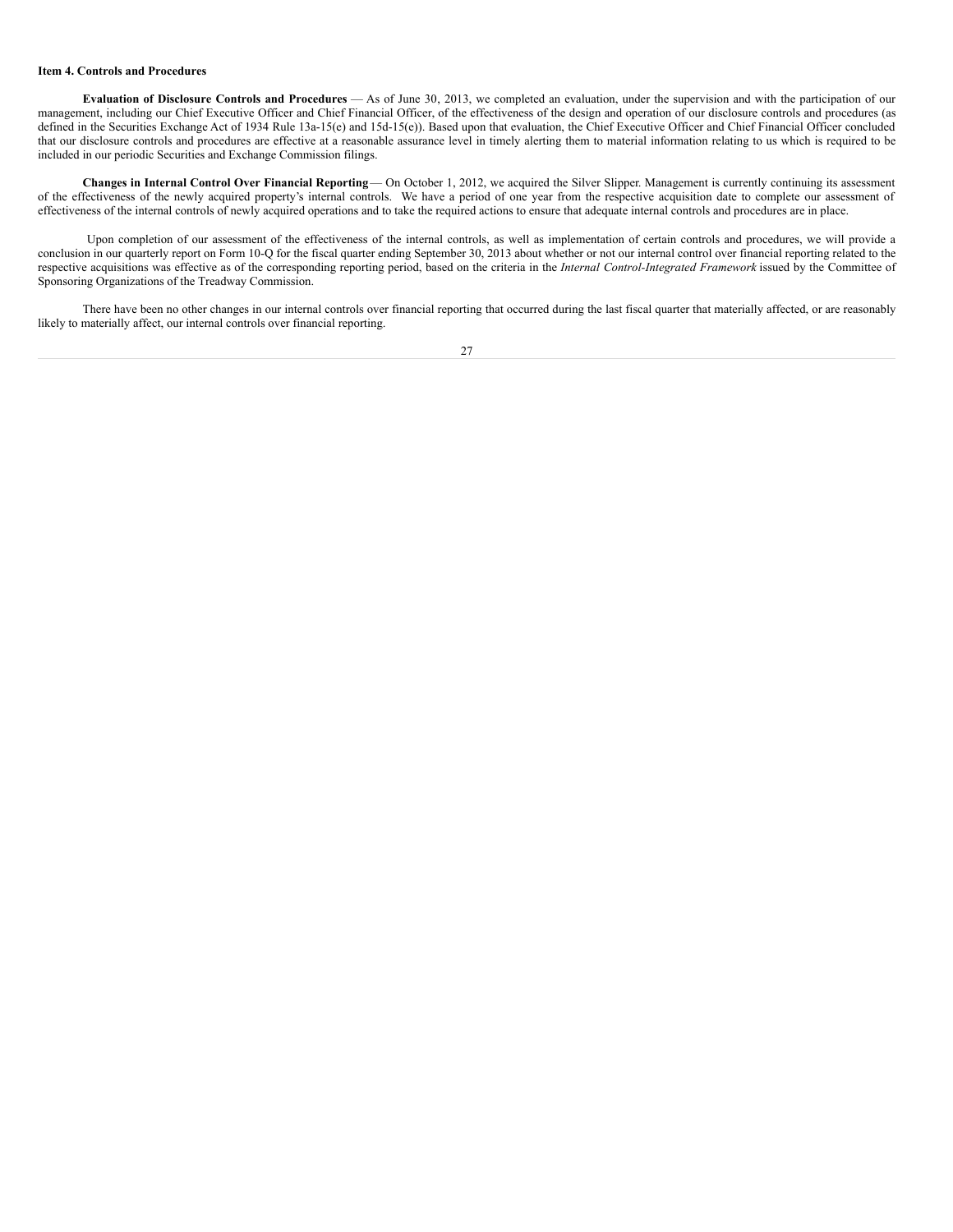## **PART II - OTHER INFORMATION**

#### **Item 6. Exhibits**

- 31.1 Certification of principal executive officer pursuant to 18 U.S.C. section 1350, as adopted pursuant to Section 302 of the Sarbanes-Oxley Act of 2002
- 31.2 Certification of principal financial officer pursuant to 18 U.S.C. section 1350, as adopted pursuant to Section 302 of the Sarbanes-Oxley Act of 2002
- 32.1 Certification of principal executive officer pursuant to 18 U.S.C. section 1350, as adopted pursuant to Section 906 of the Sarbanes-Oxley Act of 2002
- 32.2 Certification of principal financial officer pursuant to 18 U.S.C. section 1350, as adopted pursuant to Section 906 of the Sarbanes-Oxley Act of 2002
- 101.INS XBRL Instance\*
- 101.SCH XBRL Taxonomy Extension Schema\*
- 101.CAL XBRL Taxonomy Extension Calculation\*
- 101.DEF XBRL Taxonomy Extension Definition\* 101.LAB XBRL Taxonomy Extension Labels\*
- 
- 101.PRE XBRL Taxonomy Extension Presentation\*

\* XBRL information is furnished and not filed or a part of a registration statement or prospectus for purposes of sections 11 or 12 of the Securities Act of 1933, as amended, is deemed not filed for purposes of section 18 of the Securities Exchange Act of 1934, as amended, and otherwise is not subject to liability under these sections.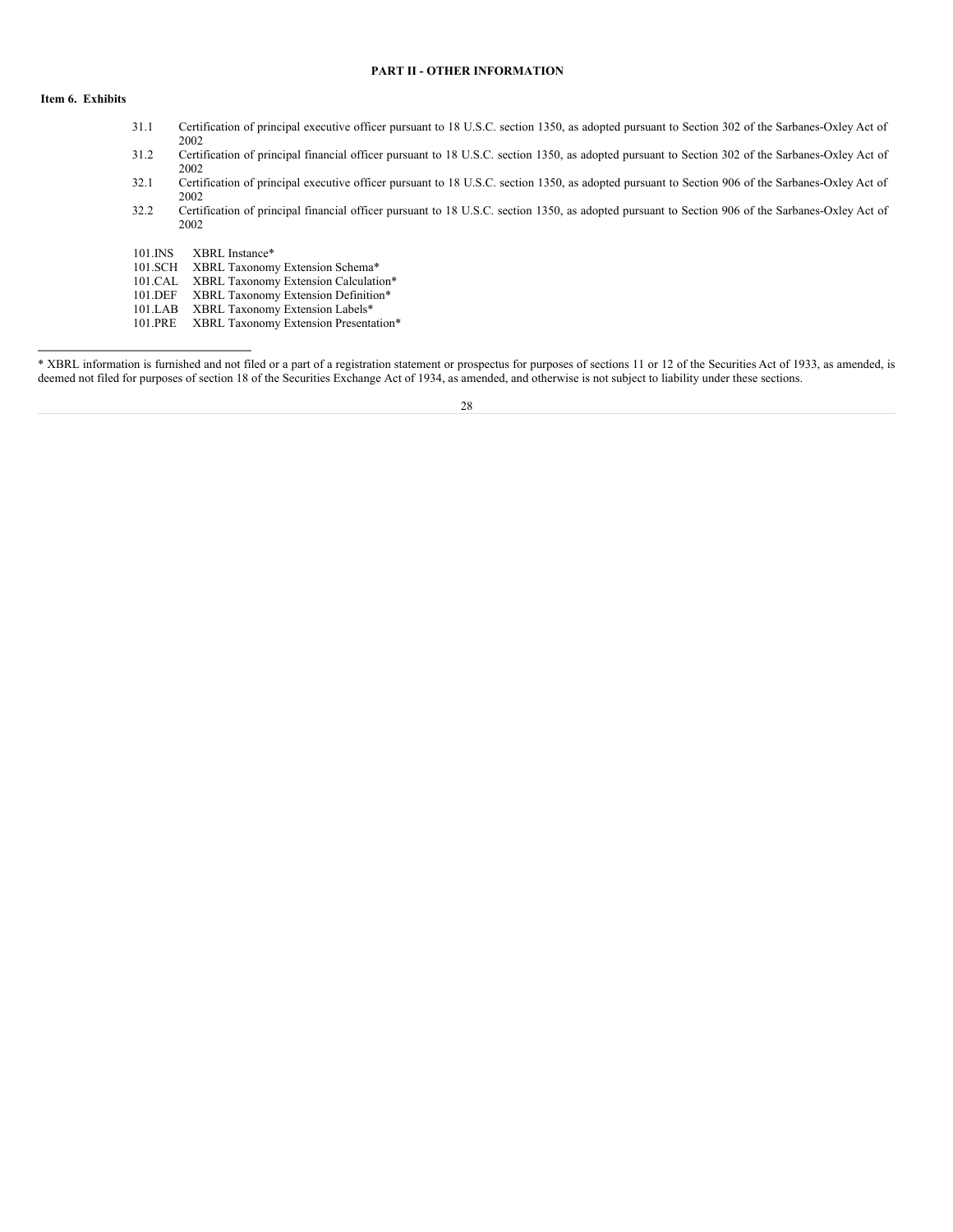# **SIGNATURES**

Pursuant to the requirements of the Securities Exchange Act of 1934, as amended, the Company has duly caused this report to be signed on its behalf by the undersigned, thereunto duly authorized.

# **FULL HOUSE RESORTS, INC.**

By: /s/ DEBORAH J. PIERCE

Deborah J. Pierce Chief Financial Officer (on behalf of the Registrant and as principal financial officer)

Date: August 7, 2013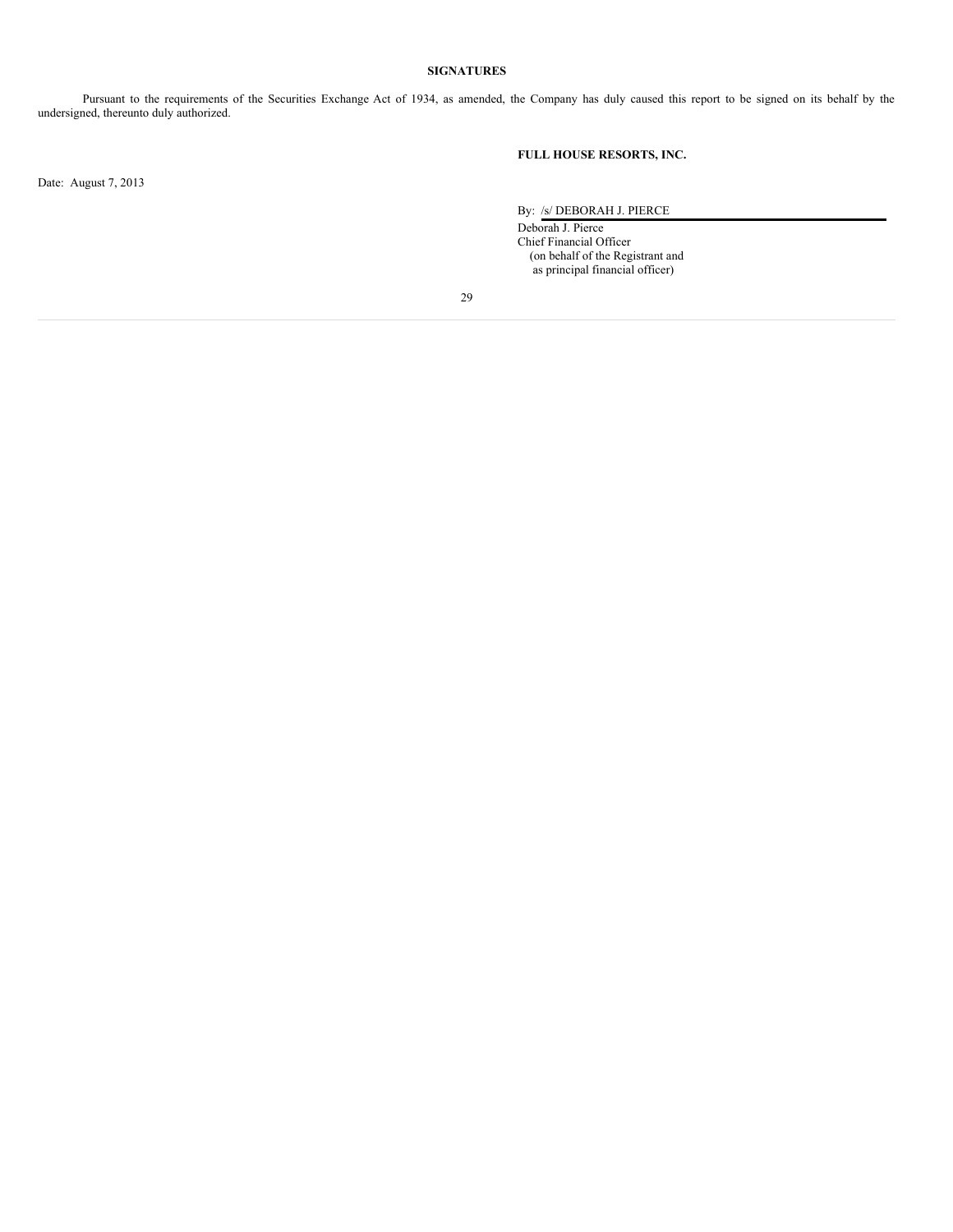#### **CERTIFICATION**

I, Andre M. Hilliou, certify that:

- 1. I have reviewed this Quarterly Report on Form 10-Q of Full House Resorts, Inc.;
- 2. Based on my knowledge, this report does not contain any untrue statement of a material fact or omit to state a material fact necessary to make the statements made, in light of the circumstances under which such statements were made, not misleading with respect to the period covered by this report;
- 3. Based on my knowledge, the financial statements, and other financial information included in this report, fairly present in all material respects the financial condition, results of operations and cash flows of the small business issuer as of, and for, the periods presented in this report;
- 4. The small business issuer's other certifying officer(s) and I are responsible for establishing and maintaining disclosure controls and procedures (as defined in Exchange Act Rules 13a-15(e) and 15d-15(e)) and internal control over financial reporting (as defined in Exchange Act Rules 13a-15(f)) for the small business issuer and have:
	- a) Designed such disclosure controls and procedures, or caused such disclosure controls and procedures to be designed under our supervision, to ensure that material information relating to the small business issuer, including its consolidated subsidiaries, is made known to us by others within those entities, particularly during the period in which this report is being prepared;
	- b) Designed such internal control over financial reporting, or caused such internal control over financial reporting to be designed under our supervision, to provide reasonable assurance regarding the reliability of financial reporting and the preparation of financial statements for external purposes in accordance with generally accepted accounting principles;
	- c) Evaluated the effectiveness of the small business issuer's disclosure controls and procedures and presented in this report our conclusions about the effectiveness of the disclosure controls and procedures, as of the end of the period covered by this report based on such evaluation; and
	- d) Disclosed in this report any change in the small business issuer's internal control over financial reporting that occurred during the small business issuer's most recent quarter (the small business issuer's fourth quarter in the case of an annual report) that has materially affected, or is reasonably likely to materially affect the small business issuer's internal control over financial reporting; and
- 5. The small business issuer's other certifying officer(s) and I have disclosed, based on our most recent evaluation of internal control over financial reporting, to the small business issuer's auditors and the audit committee of the small business issuer's board of directors (or persons performing the equivalent function):
	- a) All significant deficiencies and material weaknesses in the design or operation of internal controls over financial reporting which are reasonably likely to adversely affect the small business issuer's ability to record, process, summarize and report financial information; and
	- b) Any fraud, whether or not material, that involves management of other employees who have a significant role in the small business issuer's internal controls over financial reporting.

Dated: August 7, 2013 By: /s/ ANDRE M. HILLIOU

Andre M. Hilliou Chief Executive Officer and Chairman of the Board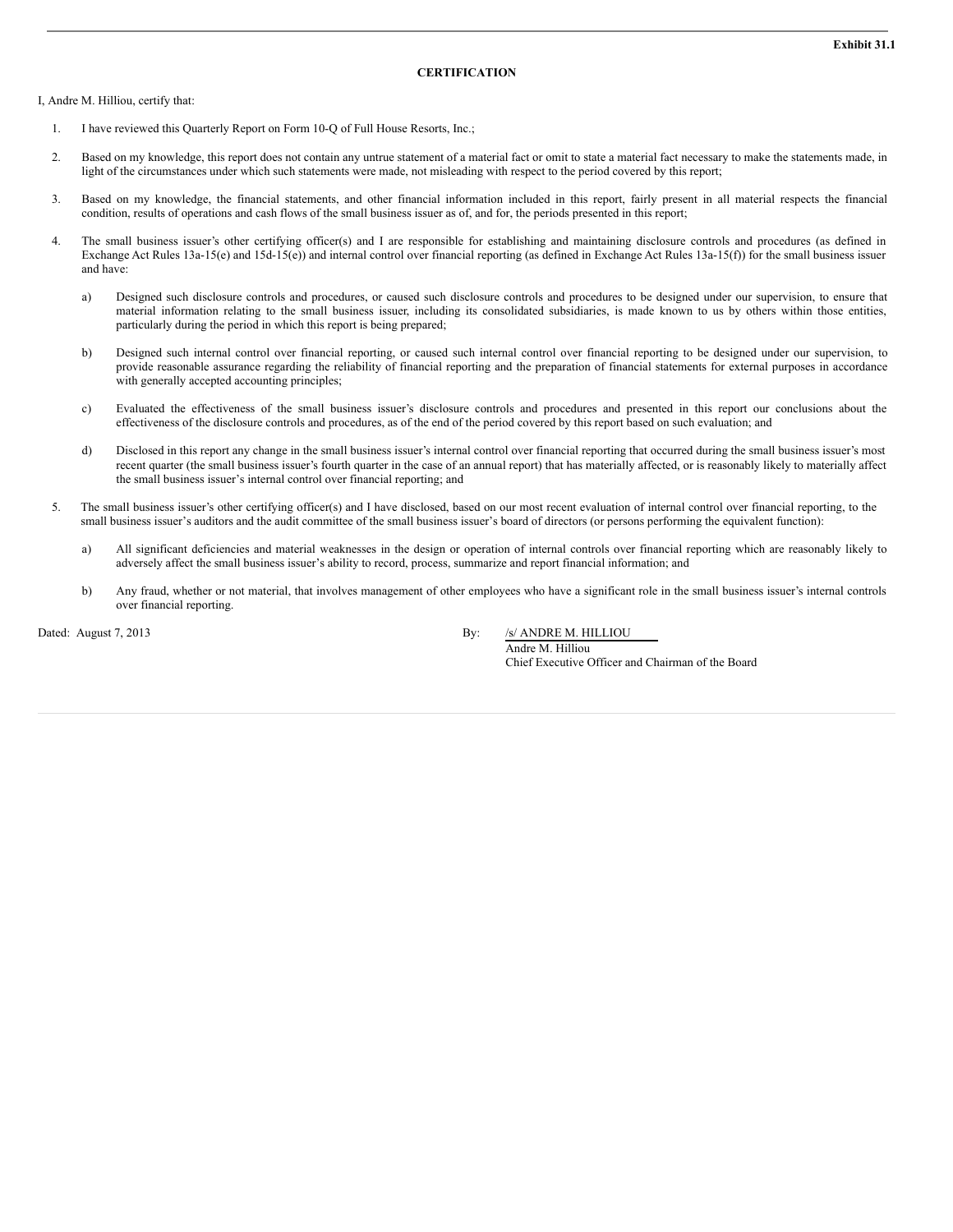#### **CERTIFICATION**

I, Deborah J. Pierce, certify that:

- 1. I have reviewed this Quarterly Report on Form 10-Q of Full House Resorts, Inc.;
- 2. Based on my knowledge, this report does not contain any untrue statement of a material fact or omit to state a material fact necessary to make the statements made, in light of the circumstances under which such statements were made, not misleading with respect to the period covered by this report;
- 3. Based on my knowledge, the financial statements, and other financial information included in this report, fairly present in all material respects the financial condition, results of operations and cash flows of the small business issuer as of, and for, the periods presented in this report;
- 4. The small business issuer's other certifying officer(s) and I are responsible for establishing and maintaining disclosure controls and procedures (as defined in Exchange Act Rules 13a-15(e) and 15d-15(e)) and internal control over financial reporting (as defined in Exchange Act Rules 13a-15(f)) and internal control over financial reporting (as defined in Exchange Act Rules 13a-15(f)) for the small business issuer and have:
	- a) Designed such disclosure controls and procedures, or caused such disclosure controls and procedures to be designed under our supervision, to ensure that material information relating to the small business issuer, including its consolidated subsidiaries, is made known to us by others within those entities, particularly during the period in which this report is being prepared;
	- b) Designed such internal control over financial reporting, or caused such internal control over financial reporting to be designed under our supervision, to provide reasonable assurance regarding the reliability of financial reporting and the preparation of financial statements for external purposes in accordance with generally accepted accounting principles;
	- c) Evaluated the effectiveness of the small business issuer's disclosure controls and procedures and presented in this report our conclusions about the effectiveness of the disclosure controls and procedures, as of the end of the period covered by this report based on such evaluation; and
	- d) Disclosed in this report any change in the small business issuer's internal control over financial reporting that occurred during the small business issuer's most recent quarter (the small business issuer's fourth quarter in the case of an annual report) that has materially affected, or is reasonably likely to materially affect the small business issuer's internal control over financial reporting; and
- 5. The small business issuer's other certifying officer(s) and I have disclosed, based on our most recent evaluation of internal control over financial reporting, to the small business issuer's auditors and the audit committee of the small business issuer's board of directors (or persons performing the equivalent function):
	- a) All significant deficiencies and material weaknesses in the design or operation of internal controls over financial reporting which are reasonably likely to adversely affect the small business issuer's ability to record, process, summarize and report financial information; and
	- b) Any fraud, whether or not material, that involves management of other employees who have a significant role in the small business issuer's internal controls over financial reporting.

Dated: August 7, 2013 By: /s/ DEBORAH J. PIERCE

Deborah J. Pierce Chief Financial Officer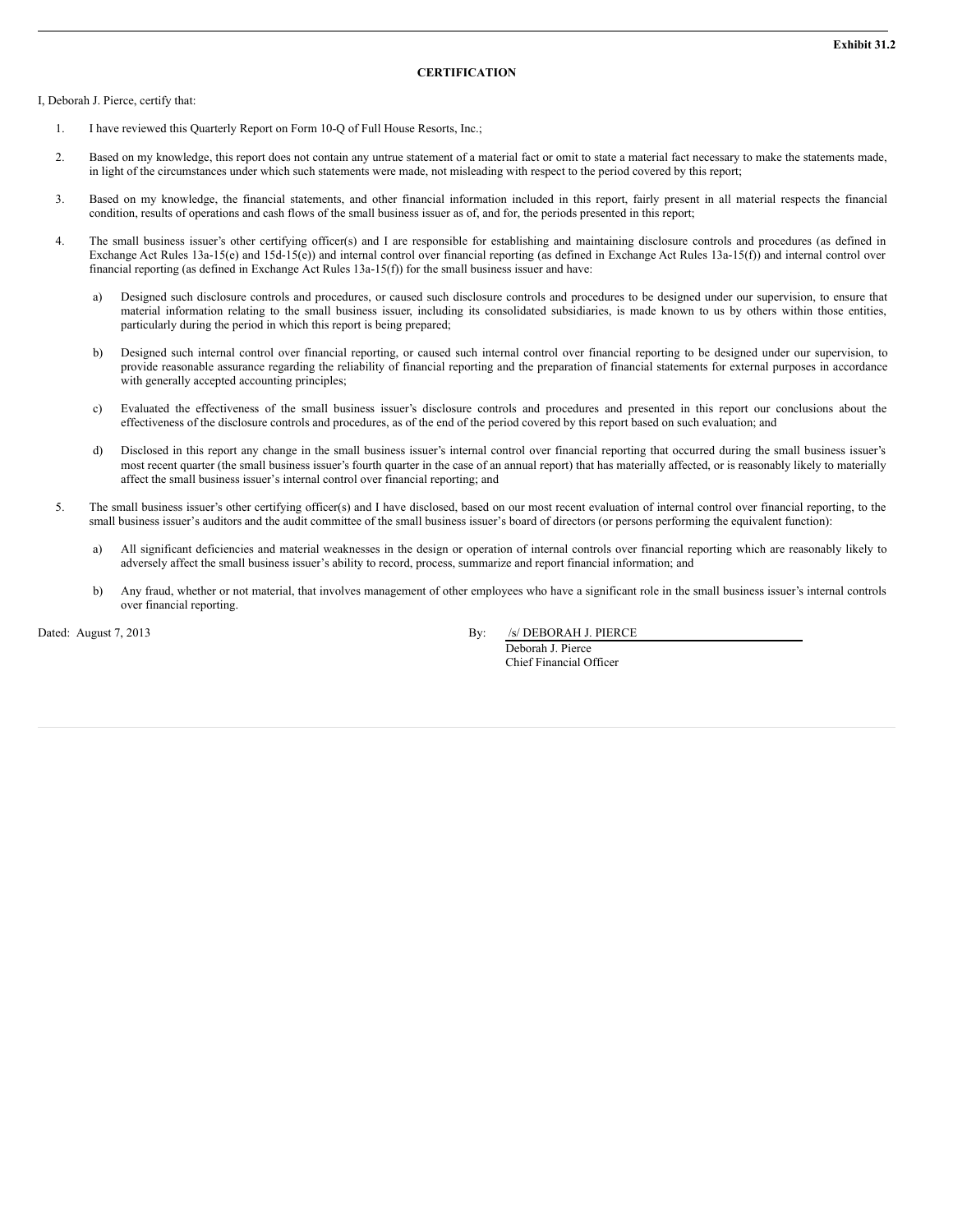### **CERTIFICATION OF PRINCIPAL EXECUTIVE OFFICER PURSUANT TO 18 U.S.C. SECTION 1350**

In connection with the Quarterly Report on Form 10-Q of Full House Resorts, Inc. for the quarter ended June 30, 2013 as filed with the Securities and Exchange Commission (the "Report"), I, Andre M. Hilliou, Chief Executive Officer and Chairman of the Board of Full House Resorts, Inc., hereby certify pursuant to 18 U.S.C. Section 1350, as adopted pursuant to Section 906 of the Sarbanes-Oxley Act of 2002, that:

- (1) The Report fully complies with the requirements of section 13(a) or 15(d) of the Securities Exchange Act of 1934; and
- (2) The information contained in the Report fairly presents, in all material respects, the financial condition and results of operations of Full House Resorts, Inc.

Dated: August 7, 2013 By: /s/ ANDRE M. HILLIOU

Andre M. Hilliou Chief Executive Officer and Chairmann of the Board